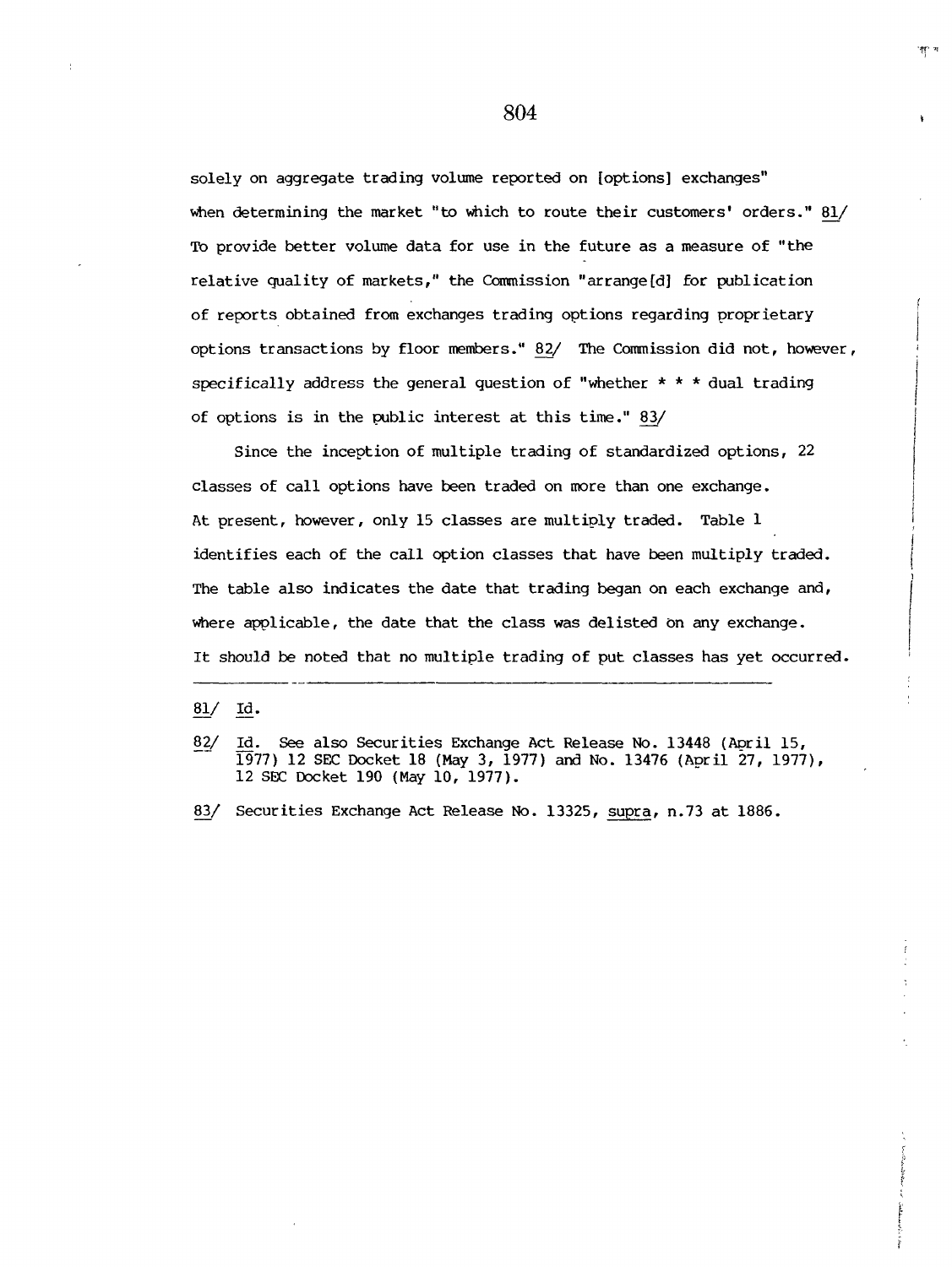The NYSE and NASD Plans contemplated an expansion of the multiple

trading of standardized options. 84/ As NYSE has stated:

With specific reference to the NYSE Options Trading Plan presented to the Commission in June, 1977,  $* * *$ the plan would permit listing and trading of standardized options on underlying securities that are traded on the NYSE, whether or not such standardized options are already listed and traded on other exchanges. In other words, the NYSE's plan endorses and promotes dual trading of standardized options \* \* \* . 85/

Multiple trading, in NYSE's view, is mandated by the 1975 Amendments and should be permitted with respect to all option classes. Thus, NYSE has stated:

> [T] he Securities Acts Amendments of 1975 \* \* \*, embodying a clear legislative mandate for maximum competition among orders, among market centers and among market-makers, implicitly preclude the alternative of arbitrarily restricting trading in any security to any single market center. The powerful pro-competitive bias that permeates the 1975 Amendments offers no basis for insulating options trading from competition. Tnus, dual trading should not only be permitted in some classes of options and among some market centers, as it is today, but it should be permitted in all classes of standardized options and among all market centers --

- **84\_/** The NASD Plan contemplated an expansion of multiple trading in standardized options to the over-the-counter markets. Analysis of such a proposal may require consideration of many of the factors discussed in this section. Additional factors that should be considered when evaluating proposals to expand multiple trading into the over-the-counter markets are discussed in Section V, infra.
- 85/ Letter to George A. Fitzsimmons, Secretary, Securities and Exchange Commission, from James E. Buck, Secretary, NYSE, dated September 22, 1978 at 5 ("NYSE Letter"). A copy of this letter is provided as Appendix Exhibit I.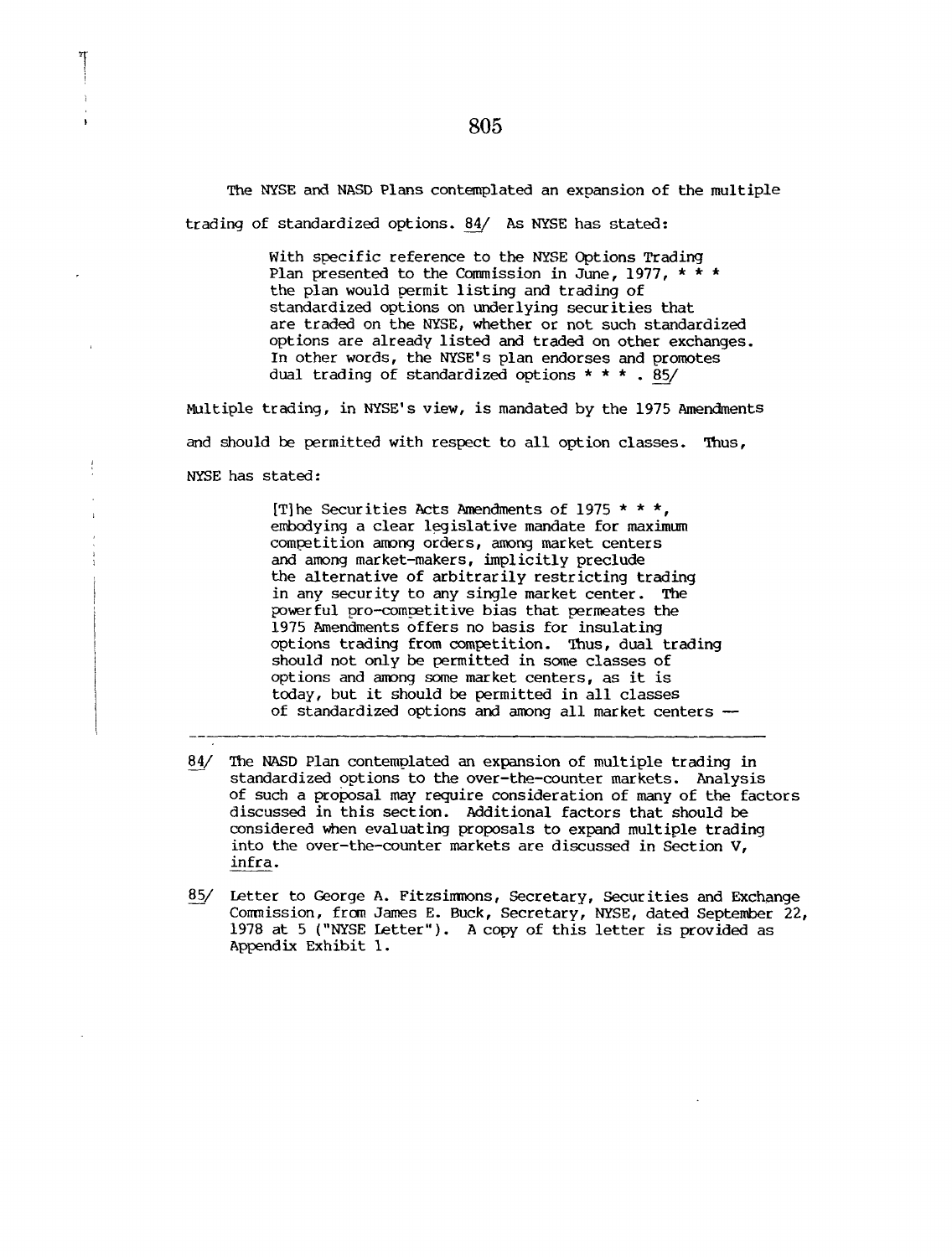subject, of course, to appropriate regulations and surveillance. 86/

CBOE, on the other hand, has contended:

While we believe that there should be enhanced competition among exchanges in the trading of options and that, in a proper national market system framework, this may take the form of multiple trading, further expansion of multiple trading should not be permitted unless and until a national market system for options, and the resulting creation of a fair field of market competition, have been substantially achieved. In the absence of the latter, expanded multiple trading would inevitably result in (I) further undesirable fragmentation of the market, and, at times, disorderliness and confusion; (2) problems of best execution  $* * *$  and (3) a gradual decline in effective competition because of the absence of a fair field of competition. 87/

PHLX 88/ and PSE 89/ view the multiple trading question in generally

the same light as CBOE. 90/

Id., at 2.

- 87/ Letter to George A. Fitzsimmons, Secretary, Securities and Exchange Commission, from Joseph W. Sullivan, President, CBOE, dated September 22, 1978, at 1 ("CBOE Letter"). A copy of this letter is contained in Appendix Exhibit 2.
- 88/ Letter to George A. Fitzsimmons, Secretary, Securities and Exchange Commission, from Elkins Wetherill, President, PHLX, dated September 25, 1978, at i-i0 ("PHLX Letter"). A copy of this letter is contained in Appendix Exhibit 3.
- **8\_9\_/** Letter to George A. Fitzsimmons, Secretary, Securities and Exchange Commission, from Charles J. Henry, President, PSE, dated September 22, 1978, at 5-7 ("PSE Letter"). A copy of this letter is contained in Appendix Exhibit 4.
- **90-/** AMEX and MSE have not recently expressed views on the broad issue of whether multiple trading of standardized options is appropriate or should

(footnote continued on next page)

**MAR** 

あるい ちょうこう

いきょう きょうこう

Service and the district in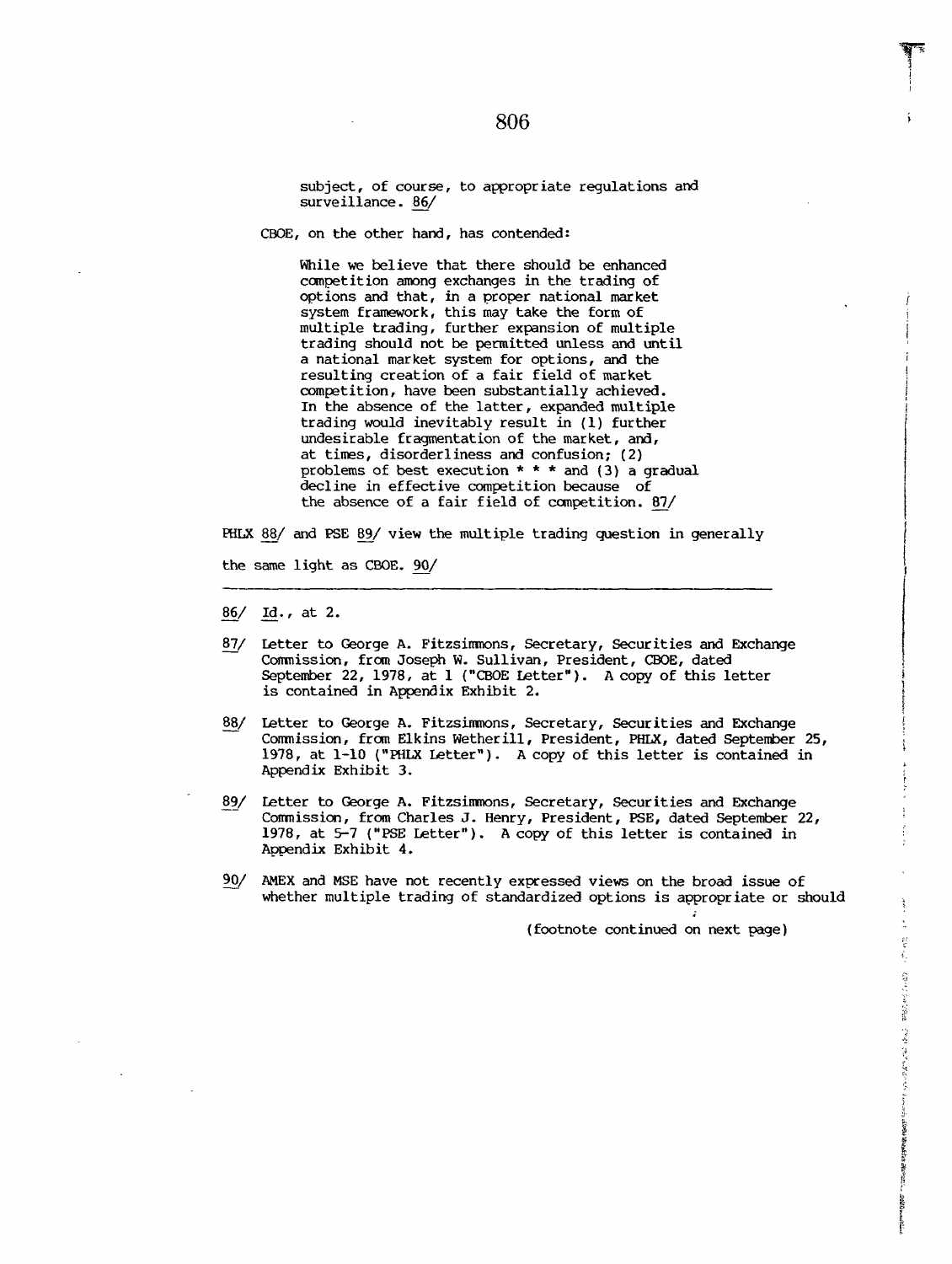This section will discuss the factors that the Commission should consider when determining whether, and under what circumstances, multiple trading of standardized options should be permitted to expand. It will (i) discuss the effects that multiple trading may have had on the markets for standardized options that have been multiply traded, (ii) describe the fragmentation of the markets for standardized options that has resulted frcm multiple trading, and (iii) provide a framework within which proposals to expand multiple trading of standardized options may be evaluated.

### A. The Effects of Multiple Trading of Standardized Options

In their responses to the Commission's request in March, 1977 for public comments concerning multiple trading, both CBOE and AMEX were of the view

### ( footnote continued)

be allowed to expand. AMEX has addressed the multiple trading question solely in the context of multiple trading involving NYSE and the options exchanges, and MSE has not indicated any views with respect to any of the issues presented in Securities Exchange Act Release No. 14854, supra, n.73. With regard to AMEX views on multiple trading involving NYSE, see Letter to George A. Fitzsimmons, Secretary, Securities and Exchange Commission, from Robert J. Birnbaum, President, AMEX, dated September 29, 1978, at 5 ("AMEX Letter"). A copy of this letter is included as Appendix Exhibit 5. NASD has expressed views with respect to multiple trading only insofar as exchange-listed options may be traded in the over-the-counter markets. See Letter to George A. Fitzsimmons, Secretary, Securities and Exchange Commission, from Gordon S. Macklin, President, NASD, dated September 22, 1978 at 6-7 ("NASD Letter"). A copy of this letter is included as Appendix Exhibit 6.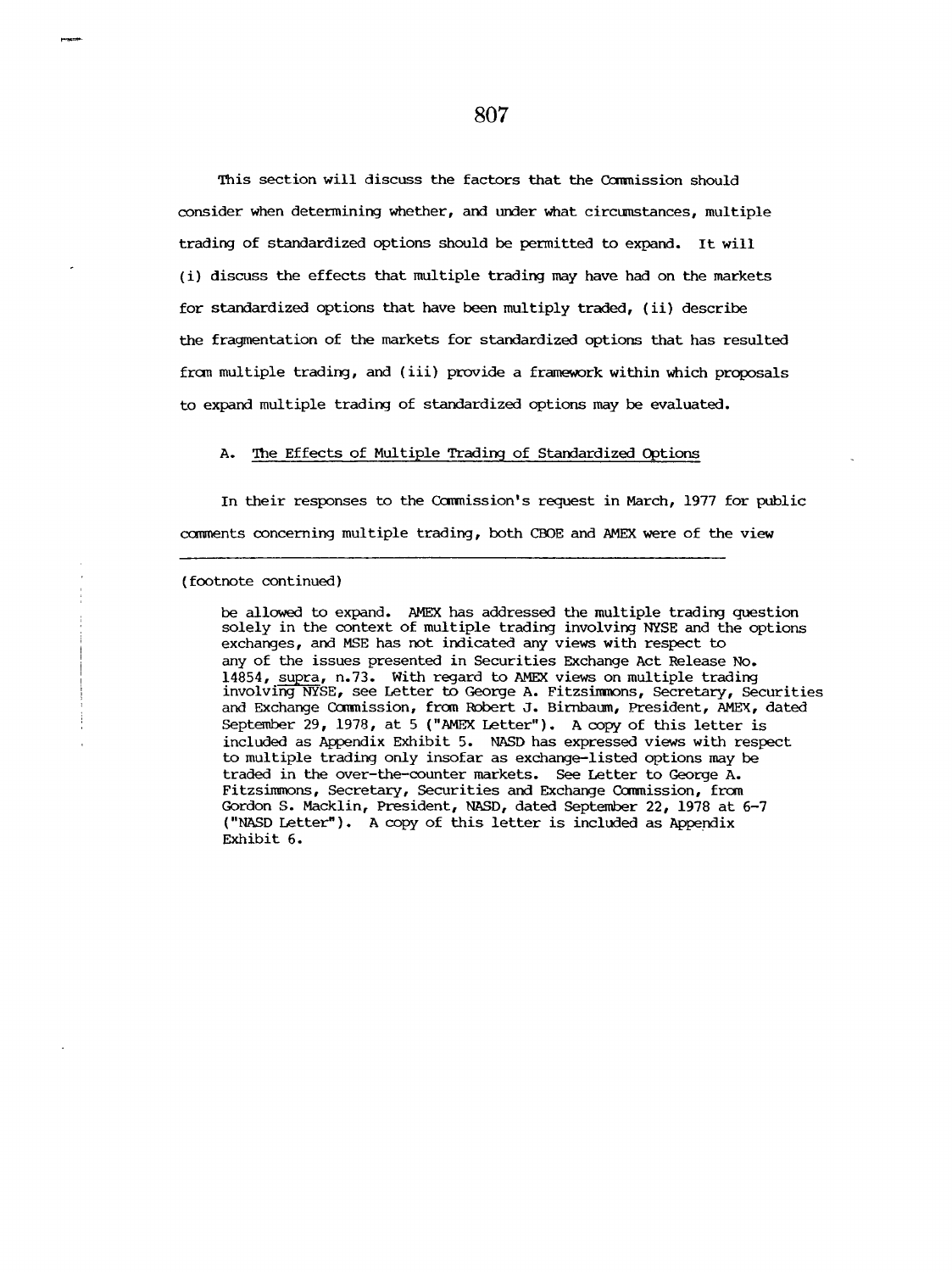that multiple trading provided significant benefits to the investing public.

CBOE, for example, stated:

Experience in multiple trading in options to date has shown that, largely in response to forces of competition, markets have improved and costs have been reduced on the exchanges that have been engaged in this competition. Although these benefits are concentrated in the option classes that have been the subject of dual trading, in many cases they have also carried over to classes of options that are not dually traded. Market improvements are reflected in narrower bid/ask spreads, better price continuity between consecutive transactions and greater depth and liquidity. Cost savings have resulted from, among other things, reductions in charges by CBOE board brokers and AMEX specialists, and reductions in floor brokerage. 91/

Similarly, AMEX stated its belief "that dual trading can provide positive benefits to the public in terms of more effective markets, lower execution costs and improved services." 92/

In October, 1978, however, CBOE concluded that its statement that multiole trading had "improved" the markets "was not well-founded, both because  $(1)$  we did not sufficiently take into account other variables (apart from dual trading itself) that can affect comparisons of bid/ask

<sup>91/</sup> Letter to Sheldon Rappaport, Division of Market Regulation, Securities and Exchange Commission, from Joseph W. Sullivan, President, CBOE, dated March 15, 1977, at 1-2.

**<sup>92/</sup>** Statement of the American Stock Exchange, Inc. in response to Securities and Exchange Commission Release No. 13325 (March 17, 1977), at 2.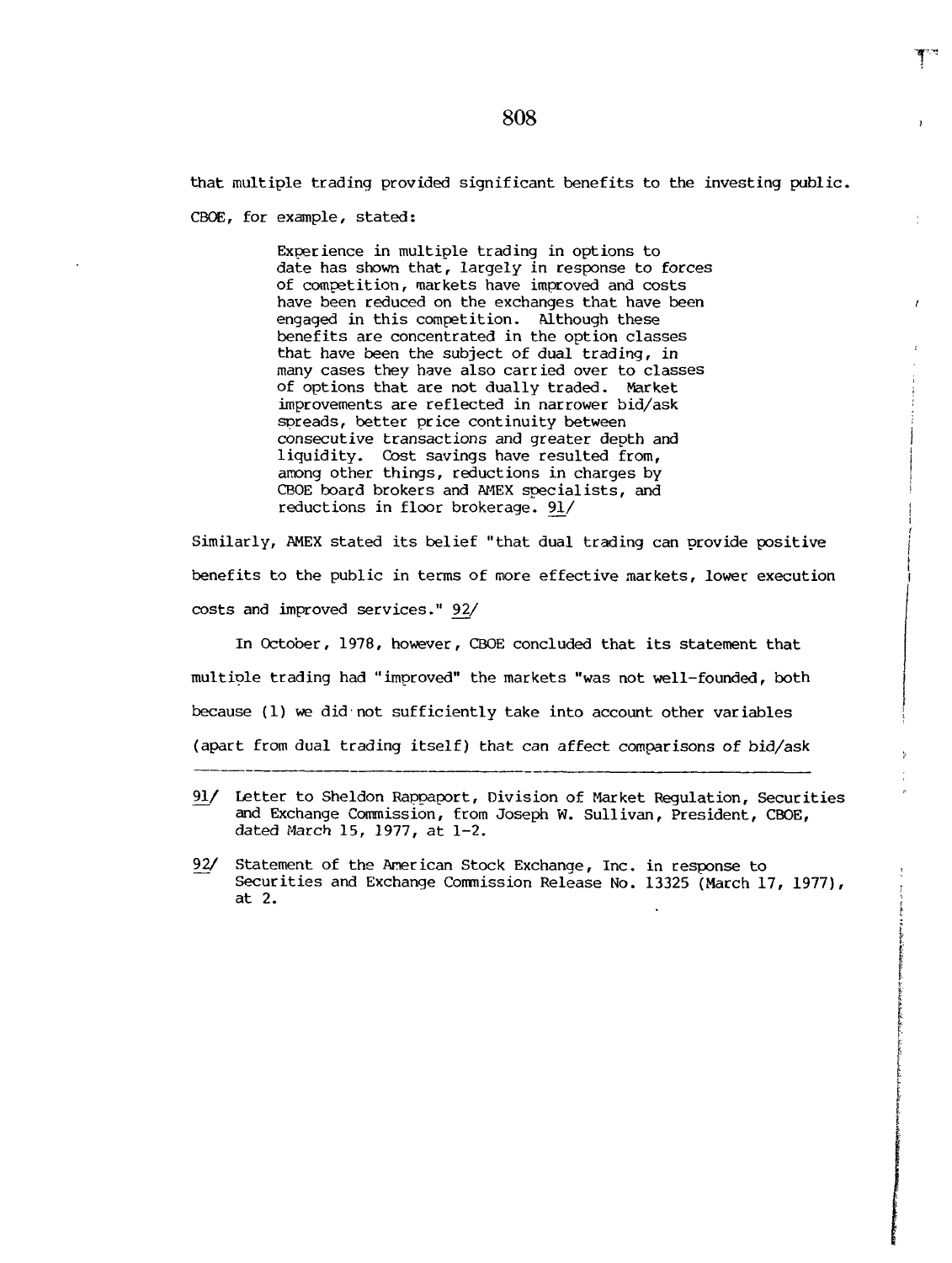spreads and successive prices, and (2) later experience has shown that improvements in these respects in the first few months after the commencement of dual trading have not generally been sustained over longer periods of time." 93/ This section will examine the effects that multiple trading has had (i) on the quality of the markets for options that have been multiply traded, and (ii) in fostering competition among options exchanges.

## 1. The Effects of Multiple Trading on the Quality of Markets for Multiply Traded Option Classes

"Continuity" and "liquidity" are among "the most conspicuous ingredients" of orderly securities markets. 94/ These concepts are frequently used to evaluate the quality of these markets. A "continuous" market is one in which "a series of consecutive separate transactions, even though involving price changes, will involve minimum price variations or deviations." 95/ A "liquid" market is one in which "a willing seller can readily (or perhaps immediately) find a buyer, or vice versa, at a mutually agreeable price."  $96/$ "Depth," another term that is often used to describe and measure the quality

- 94/ Special Study, <u>supra,</u> n.63, at 15.
- 95/ Id., at 16 (footnote omitted).
- 96/ Id.

Letter to Richard I. Weingarten, Special Counsel, Special Study of 93/ the Options Markets, from Joseph W. Sullivan, President, CBOE, dated October 11, 1978. A copy of this letter is provided i Appendix Exhibit 7.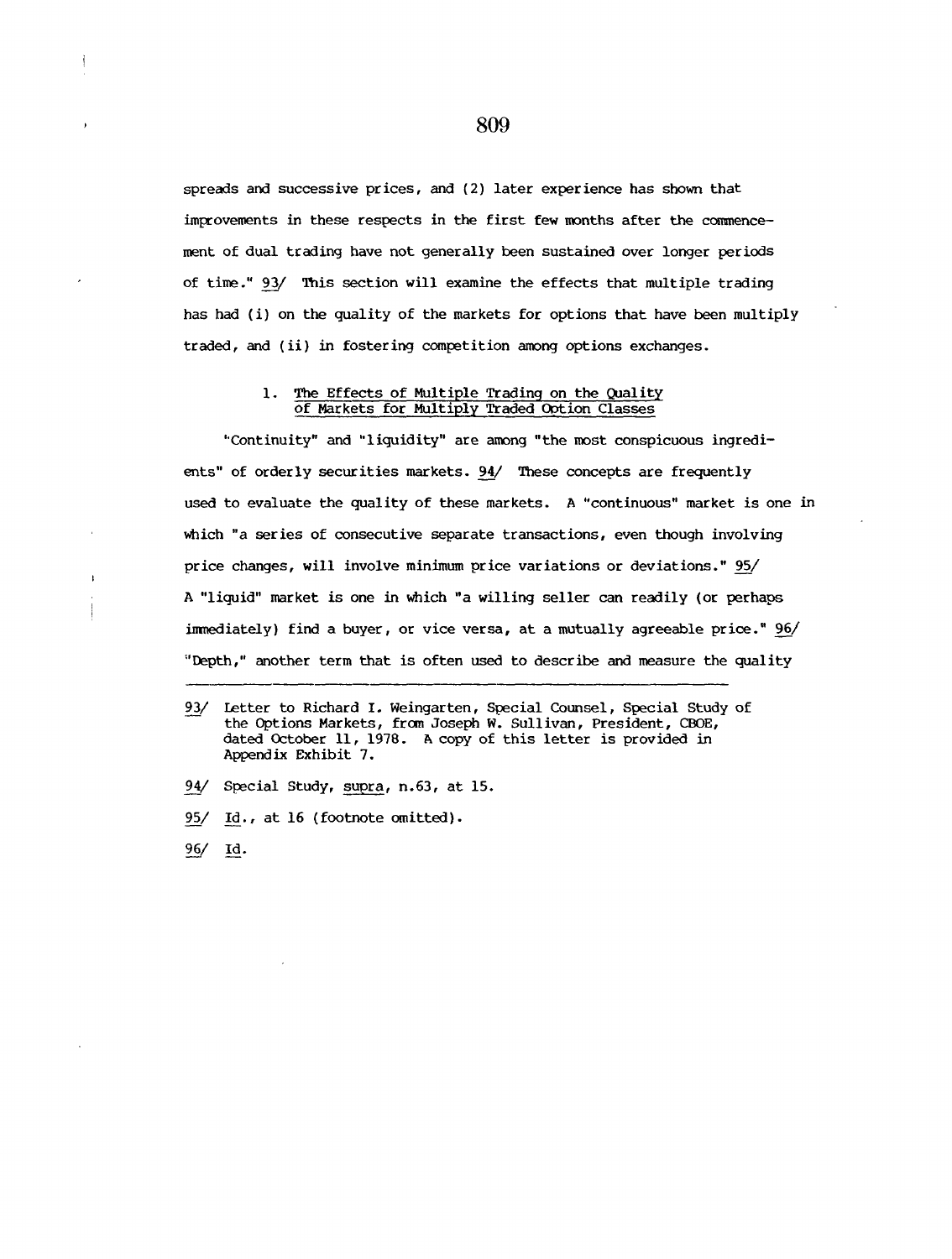**of a market, has been referred to as "the quantity of buying and selling interest and the potential activity on each side of the market." 97/**

**In an effort to evaluate the effects of multiple trading on option** classes that were traded on more than one exchange, the Options Study **obtained data from each of the options exchanges concerning the liquidity, continuity, and depth of the market for each multiply traded class for each week for the three months before and the three months after** the initiation of multiple trading. 98/ More specifically, the Options **Study sought to measure liquidity for each multiply traded class by gathering data concerning the average difference between the bid and ask price ("bid/ask spread") during the before and after period. Price continuity was tested by obtaining data regarding the average variation** in price between transactions and the contract volume for each such **class during the six month study period.**

**Table 2 compares price continuity data on the exchange that first listed an option class for the three months before and after the initiation of multiple trading. The table includes only those option classes that**

<sup>97/</sup> Id., at 17.

<sup>98/</sup> See, e.g., Letter to Joseph W. Sullivan, President, CBOE, from **Richard Weingarten, Special Counsel, Special Study of the Options Markets, dated July 10, 1978. A copy of this letter is contained** as the last document in Appendix Exhibit 7.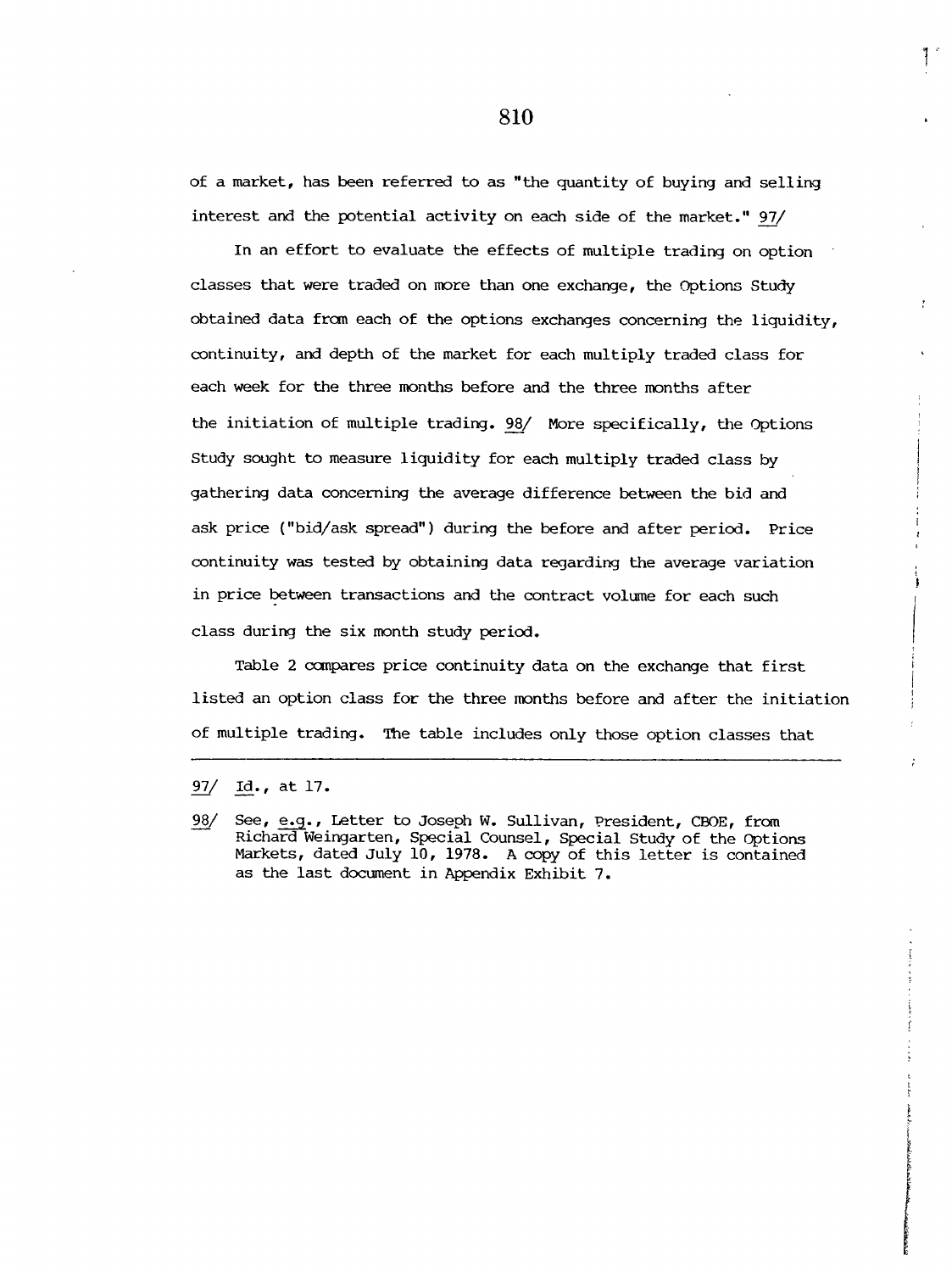CBOE and AMEX multiply trade. The data reveal that, after multiple trading began, price continuity improved significantly on the exchange that had initiated trading in the multiply traded class. In fact, the average variation in price between transactions on the exchange that initiated listing declined by approximately 20 per cent during the periods studied.

Similarly, bid/ask spreads improved on the exchange that had initiated trading in a multiply traded class after multiple trading began between  $CBOE$  and  $AMEX$ . Table 3, for example, contains data comparing the average bid/ask spread on CBOE or AMEX, depending upon which exchange commenced trading in an option class, for the three months before and after the initiation of trading on both exchanges. The data indicate that the average bid/ask spread improved on the exchange that listed the multiply traded class initially by approximately 34 per cent. In addition, Table 4 indicates that total contract volume was substantially larger during the three months following the initiation of multiple trading on CBOE and AMEX than it had been previously. This increase in total volume may have contributed to improvements in price continuity and bid/ask spreads on both exchanges, even though the volume of each exchange was generally less than the volume on the exchange that had traded the class prior to the initiation of multiple trading.

Tables 5 and 6 show similar patterns when multiple trading occurred between CBOE or AMEK and PHLX, PSE, or MSE. Price continuity improved

**811**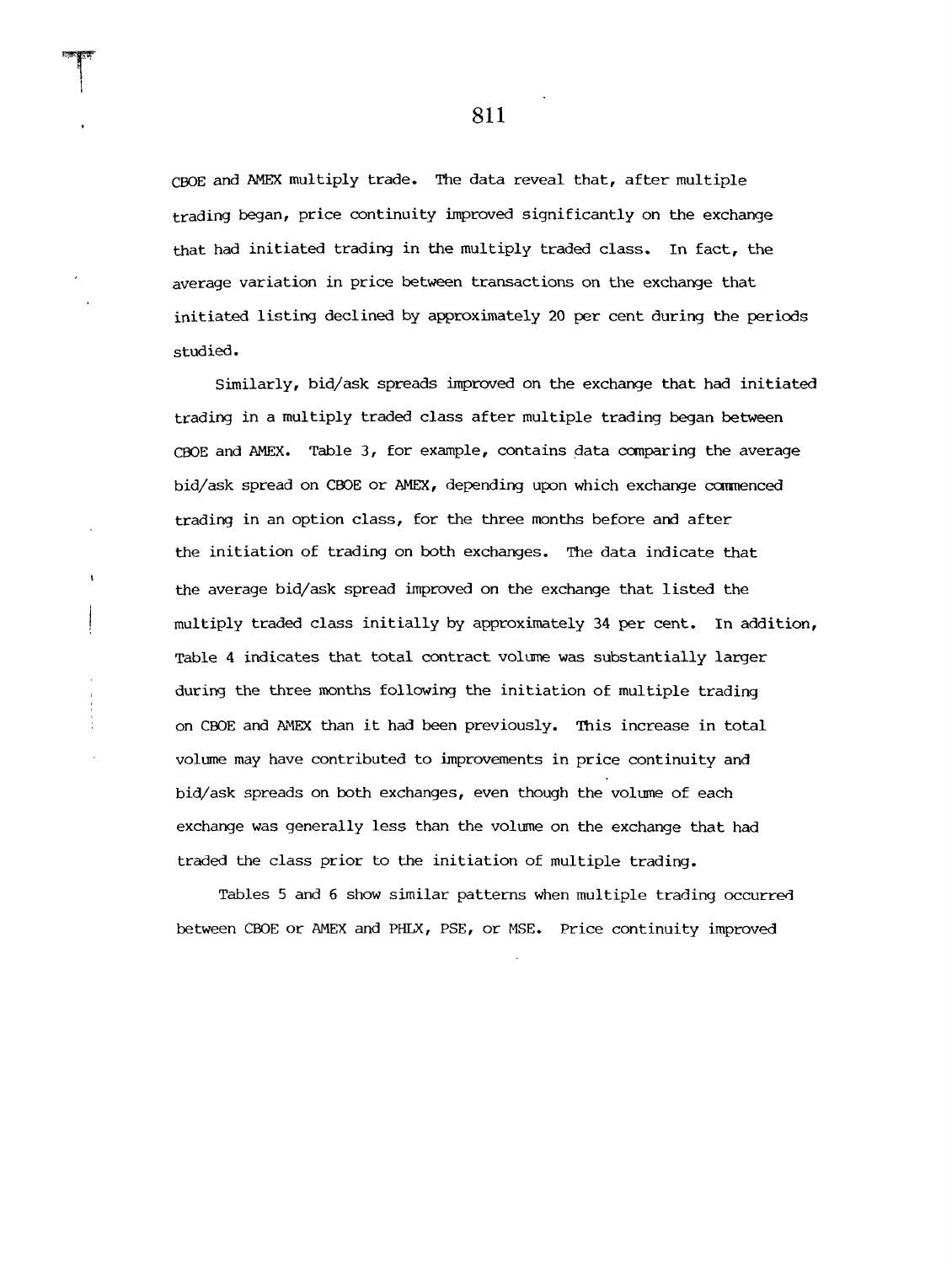on the exchange that initially listed the option class by an average of 14.8 per cent, and bid/ask spreads improved by an average of 13.6 per cent.

Although these data indicate that the quality of the markets for standardized options generally improved after the initiation of multiple trading, they may not be sufficient to support broad conclusions with respect to the causal relationship, if any, between the improvement in market quality and multiple trading. CBOE, for example, recognized the role that factors other than multiple trading may have played during the study period and prepared an analysis of the impact of multiple trading on market quality during the three months before and after CBOE began to engage in multiple trading. 99/ With respect to the impact that other factors may have upon price continuity and bid/ask spread data, the CBOE Study stated:

> A principal conclusion  $\star \star \star$  which warrants emphasis at the outset is that changes in price continuity or bid/ask spreads on a given exchange between periods before and after dual listing can result from factors which have nothing to do with dual listing, such as changes in the price level of underlying stocks, changes in the mix of striking prices of outstanding option series and the occurrence of option expirations.

99/ See attachments to Letter to Richard I. Weingarten, Special Counsel, Special Study of the Options Markets, from Joseph W. Sullivan, President, CBOE, dated October 11, 1978, at 2 ("CBOE Study"). A copy of the CBOE Study is contained in Appendix Exhibit 7.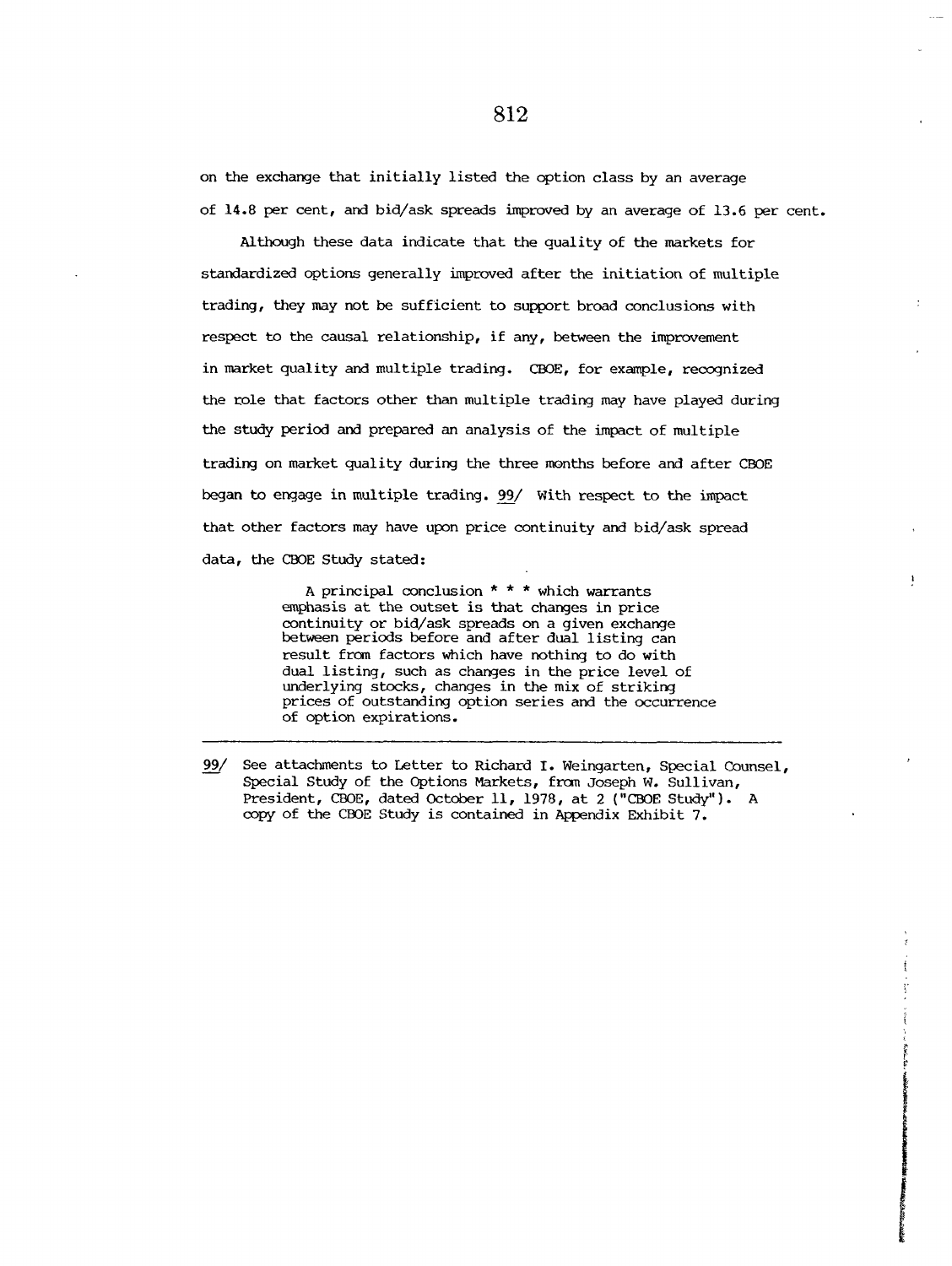To illustrate how such factors may affect quality of markets measures in different time periods, a drop in the price of an underlying stock from one period. to another would be expected, other things equal, to result in a decrease in the average price change from last trade or in the average bid/ask spread of an option class, as option prices decline in response to the decline in the price of the underlying stock. In addition, changes in the availability of option series with various striking prices may affect measures of quality of markets between two periods. For example, during one period, if an underlying stock trades in a narrow range of 61-64, with only 50 and 60 option series available, both series would be in-the-money. If during a second period, the stock trades in the slightly broader range of 61-65, the 70 series would be introduced. When quality of markets measures for the two periods are compared, the average price change from the last trade and average bid/ask spreads could both be lower in the second period simply because an out-of-the-money series had been available, as compared with only in-the-money series in the first period. Morever, the occurrence of an option expiration can affect quality of market comparisons. For example, the erosion in time value of expiring series as expiration approaches may tend to reduce average price changes and bid/ask spreads in comparison with a period immediately after expiration, when expired series have been replaced with new nine month options which have a high time value. 100/

In view of these considerations, CBOE concluded with respect to the quality of its markets immediately before and after the initiation of multiple trading:

> [W]hen factors which affect quality of markets measures independently of dual listing are considered, dual listing did not materially affect price continuity

**100/ Id., at 3-4.**

 $\mathbf{A}$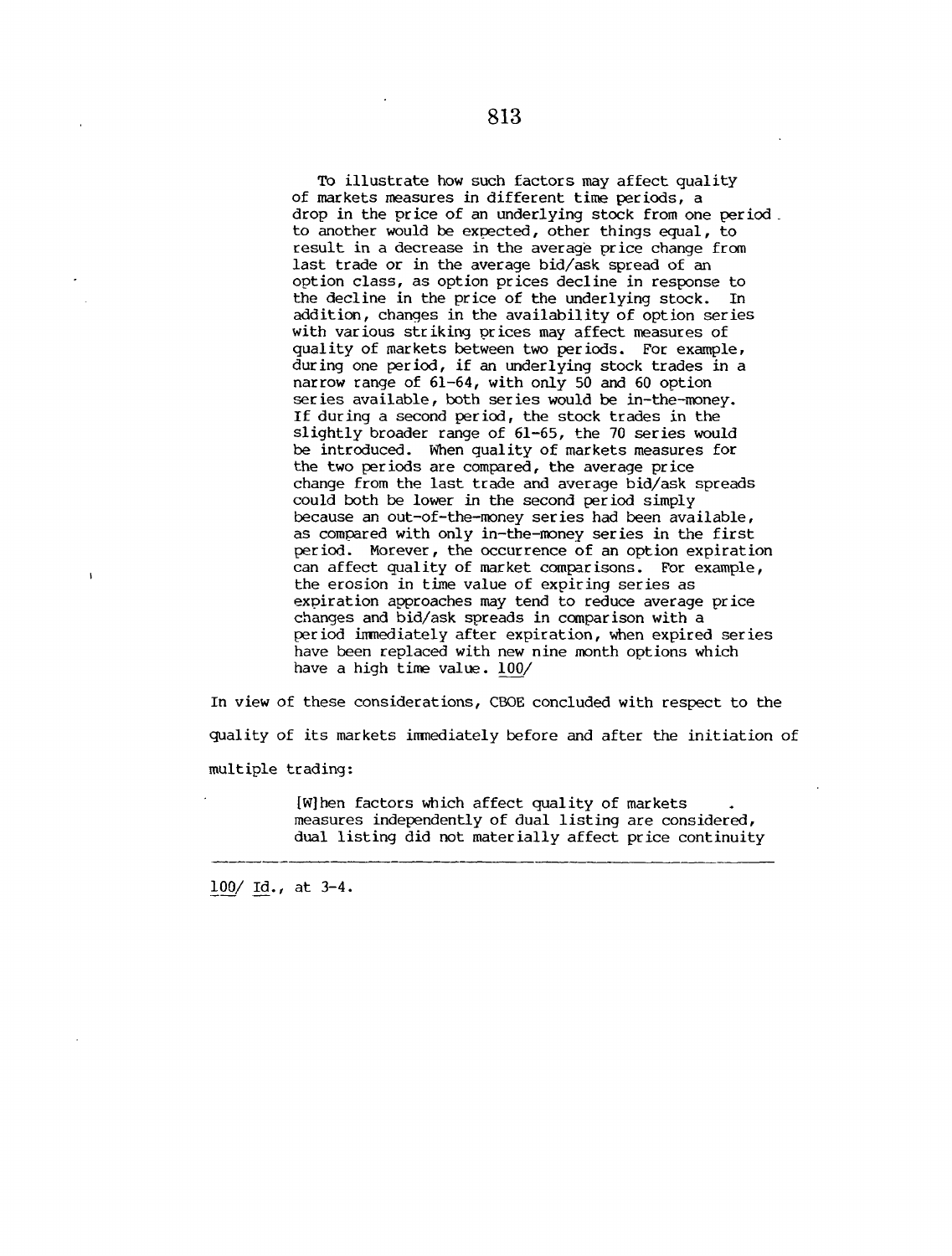or size of bid/ask spreads on the exchange on which option classes had been exclusively listed \* \* \*. i01/

While the Options Study does not disagree with the method of CBOE's analysis, a closer look at the quality of markets for DuPont de Nemours and Company ("DuPont") and Merrill Lynch Corporation ("Merrill Lynch") calls immediately before and after CBOE and AMEX initiated the multiple trading of these classes offers some additional insights. DuPont calls, for example, were traded exclusively on AMEX prior to the initiation of multiple trading. The CBOE Study did not consider this class in its analysis of classes initially listed on AMEX. 102/ Table 7A, however, contains price continuity data for DuPont options on AMEX for the three months prior to and following the initiation of multiple trading, and Table 7B contains, for comparison purposes, CBOE price continuity data after dual trading had begun. 103/ Table 7A also indicates high and low

i01/ Id., at 7-8.

- 102/ The CBOE Study analyzed the quality of markets before and after the commencement of multiple trading for only two of the five classes that AMEX initially listed and that are multiply traded with CBOE. These classes, Disney Productions and Merrill Lynch, were selected "at random." See CBOE Study, supra, n.99, at 2-3, 12-19.
- 103/ While CBOE data are provided for the purposes of comparison, these data are at best only generally comparable because CBOE and AMEX derive price continuity data differently and bid/ask

(footnote continued on next page)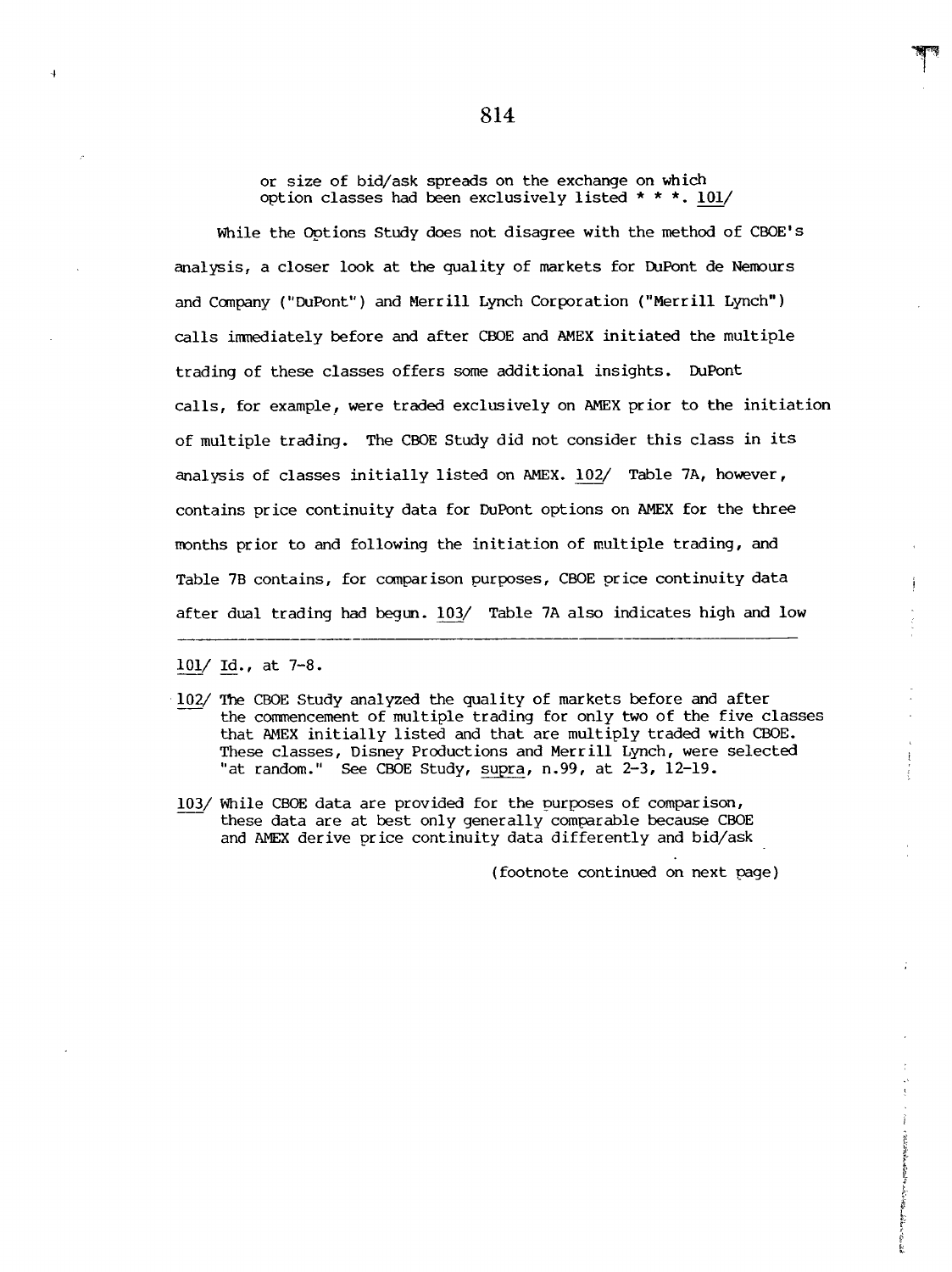stock prices during each week of the study period, the weeks during which expirations occurred, and the series that were traded each week. Table 8A shows bid/ask spread data for Dupont options on AMEX

#### (footnote continued)

 $\mathfrak k$ 

data may reflect the different marketmaking systems of these exchanges. As AMEX has stated:

It is necessary to comment on the statistics on dual trading in options that are being issued by the CBOE since these statistics have been published without an explanation of some important differences in the reporting systems employed by each exchange, and may be used by firms in making important decisions on order flow.

# Continuity

Liquidity statistics as furnished by CBOE are, in most instances, not comparable [to those furnished by AMEX], because of important differences in the systems each exchange utilizes to report trades on the options transaction reporting] tape. In particular, CBOE data \* \* \* neglects to differentiate the following:

Where a buyer purchases options from four different sellers at the same price in one trade, the Amex would report one transaction while the CBOE would report four transactions, all at the same price. This difference in reporting methods unrealistically raises the number of CBOE transactions reported at "no change".

On the CBOE, if the buyer of 20 options enters into a transaction and the price is up 1/8 from the last sale, and there are four sellers on the other side, the transactions will be reported as one trade for five contracts up 1/8 and three additional trades "unchanged". On the Amex, the transaction would be reported as one trade of 20 contracts, up i/8. \* \* \*.

(footnote continued on next page)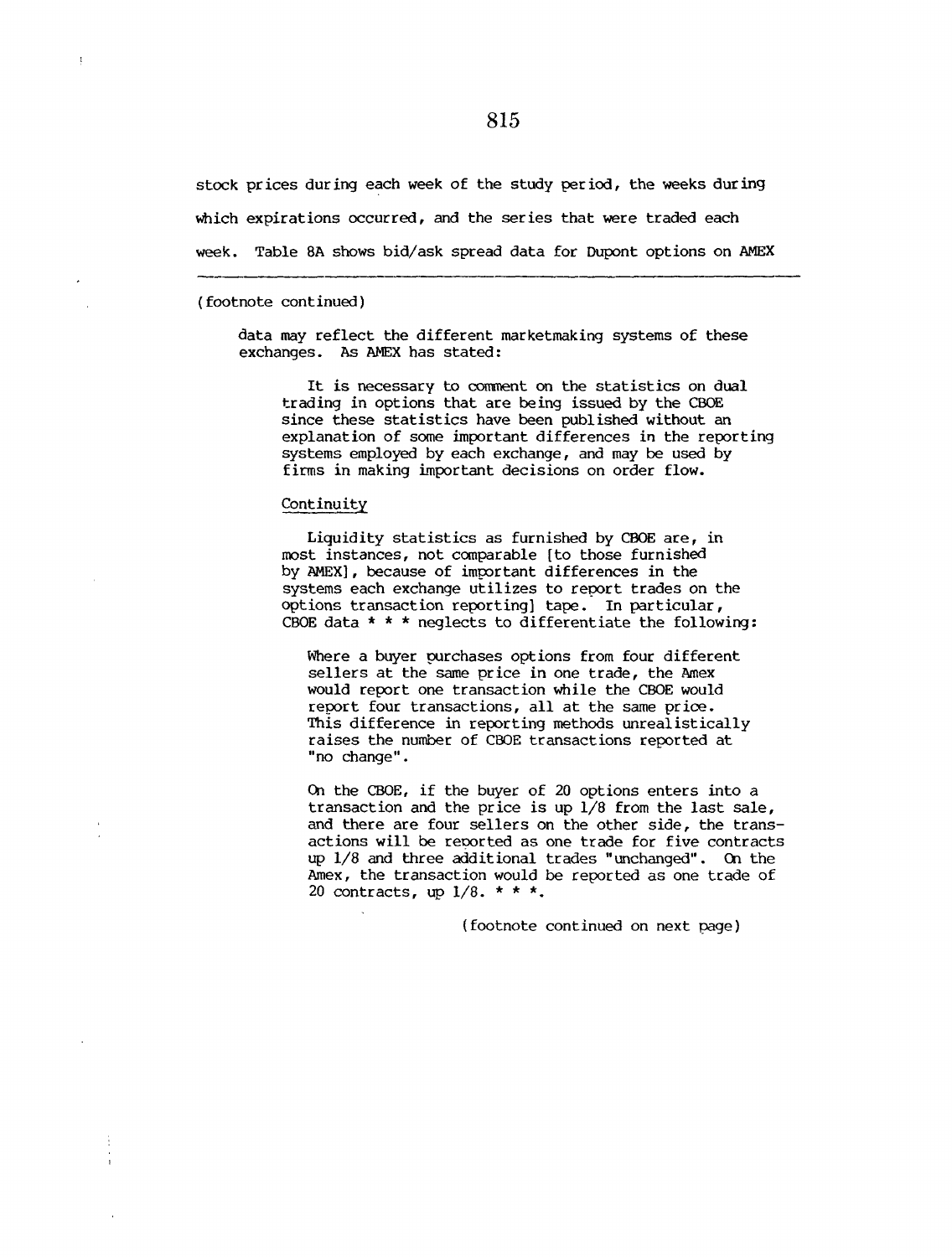before and after the initiation of multiple trading, and Table 88 contains similar data for CBOE for the period after multiple trading had begun.

Significantly, Table 7A demonstrates that Oupont stock was trading within substantially the same price range before and after the initiation of multiple trading: the stock traded between \$121 1/2 and \$139 3/4 before multiple trading and between \$123 and \$134 5/8 after. In addition, the table shows that the mix of in- and out-of-the-money series remained relatively constant throughout the study period, even though two expirations took place. Hence, Dupont presents a situation in which the influence of factors other than multiple trading on the quality of market data should be minimal.

( footnote continued)

Trades

In addition, CBOE statistics provide the number of trades for each dually traded option class. These figures, too, are subject to the different methods of reporting outlined above and to the extent that they report one transaction as multiple trades, tend to inflate the number of CBOE trades.

 $\bullet$ 

Memorandum to Members, Member Organizations and Registered Options Principals, from Robert J. Birnbaum, Executive Vice President, AMEX, dated March 7, 1977.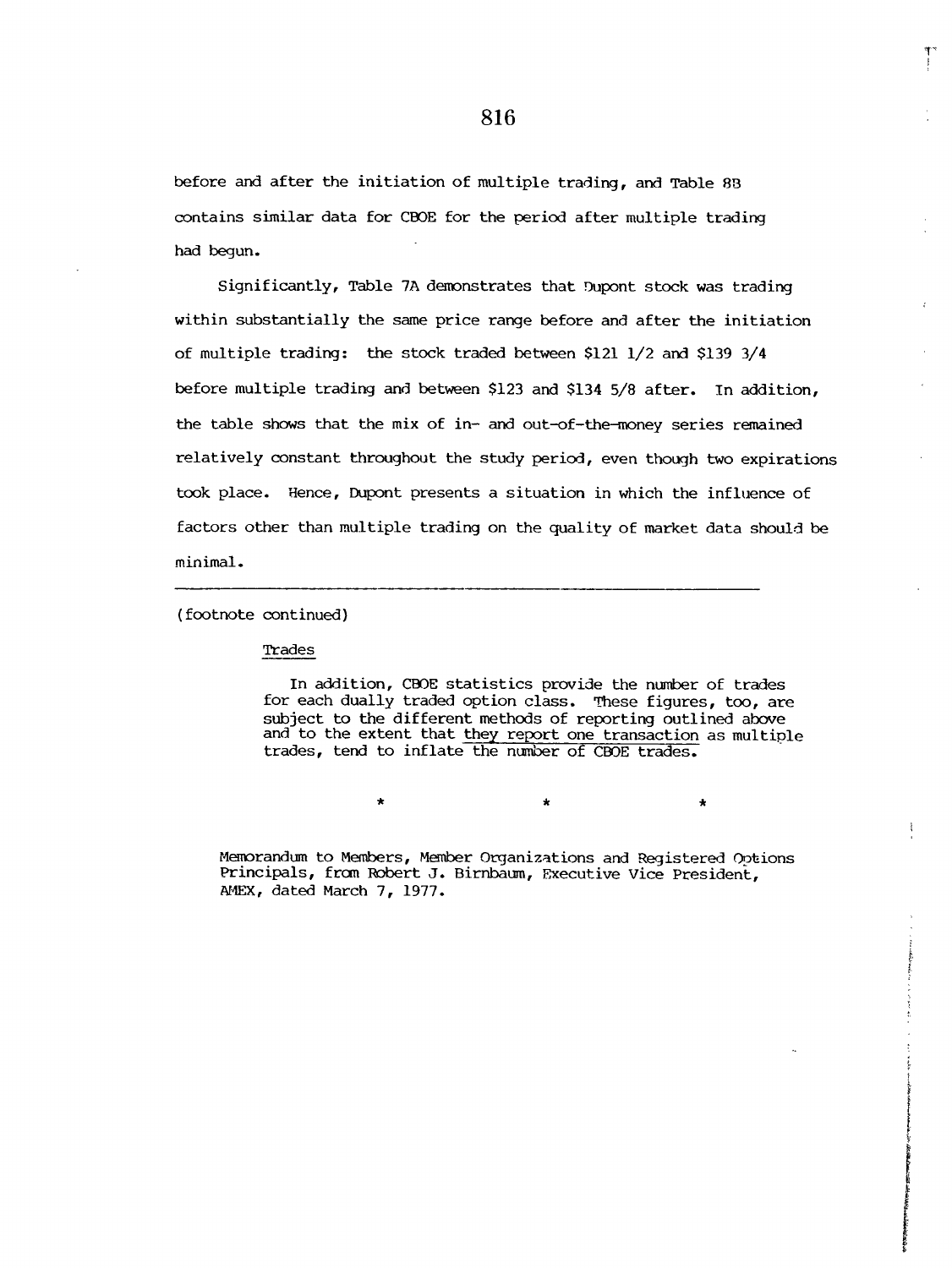Under these circumstances, the quality of the AMEX market for DuPont options improved considerably after the initiation of multiple trading. The average variation in price per transaction was reduced by approximately 20 per cent, and the average bid/ask spread narrowed by approximately the same amount. Moreover, a comparison of the four weeks imaediately following the January expiration and the four weeks inmediately following the April expiration, during which time the stock was trading in a similar range and the mix of in- and out-of-the-money series was essentially the same, reveals an improvement of approximately 19 per cent in price continuity and of nearly 18 per cent in the bid/ask spread. It should also be noted that these improvements in market quality occurred even though the average number of contracts per transaction increased on the AMEX by 49 per cent after multiple trading began. 104/ Most dramatically, in the three weeks immediately following the initiation of multiple trading, a 31 per cent improvement in price continuity and a 27 per cent improvement in the bid/ask spread took place on AMEX despite the facts that (i) a new series of far term, in-the-money, options was introduced, and (ii) there was a increase of approximately 140 per cent in the average

104/ A substantial increase in the number of contracts per transaction may result in wider variations in price between transactions and wider bid/ask spreads, because the risk associated with each transaction may be greater.

817

÷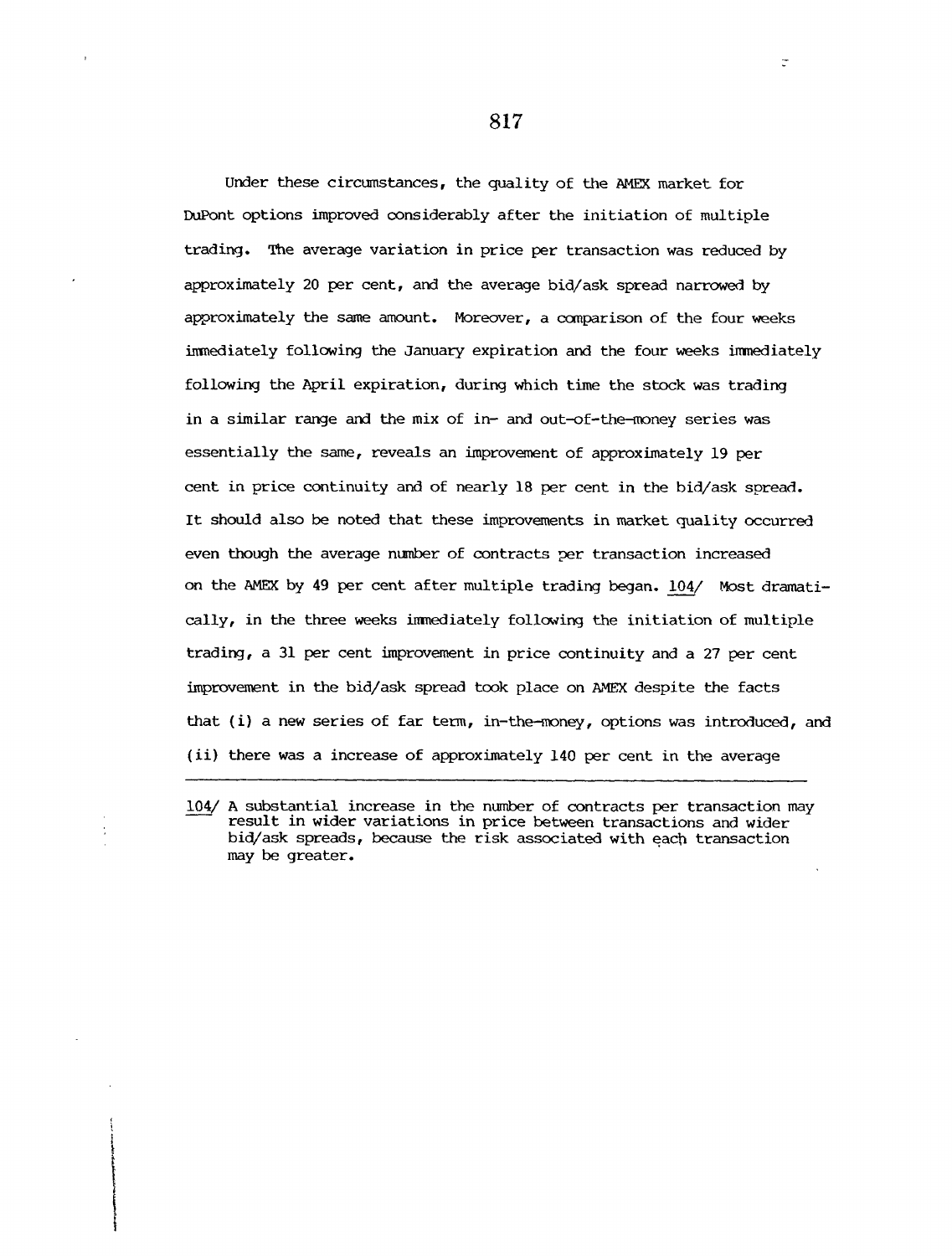number of contracts per transaction. Both of these factors would normally be expected to result in a worsening of market quality indicators. 105/

Tables 9 and i0 contain data with respect to the quality of markets for Merrill Lynch options on AMEX prior to and following, and on CBOE following, the initiation of multiple trading. Again, stock prices during the study period, expiration weeks, and the mix of in- and out-of-the-money series are shown. CBOE, in its analysis of Merrill Lynch option activity, stated:

> [T]he quality of markets in Merrill Lynch on the Amex changed rather markedly between the month of January and the three months following dual listing. For example, the average price change between transactions fell from 3.5 cents in January to 2.3 cents in the after period while average bid/ask spreads dropped from 14.1 cents to 11.2 cents.  $\star \star \star$

[T]he change in quality of markets after dual listing appeared to result from a sharp drop in the price of the underlying stock. During January, the underlying stock's monthly mid-range was 23-7/8; after dual listing its weekly mid-range declined almost continuously from 19-1/2 to 17-1/2. The difference in underlying stock price levels in the two periods resulted in substantial differences in Merrill Lynch option prices. For example, on the Amex, the average Friday closing price of all Merrill Lynch option series was \$1.72 a week before the January expiration, compared with \$0.58 a week before and \$1.15 two weeks after the April expiration. 106/

105/ See n.100, and accompanying text, supra, and n.104, supra. 106/ CBOE Study, supra, n.99, at 16-18 (footnote omitted).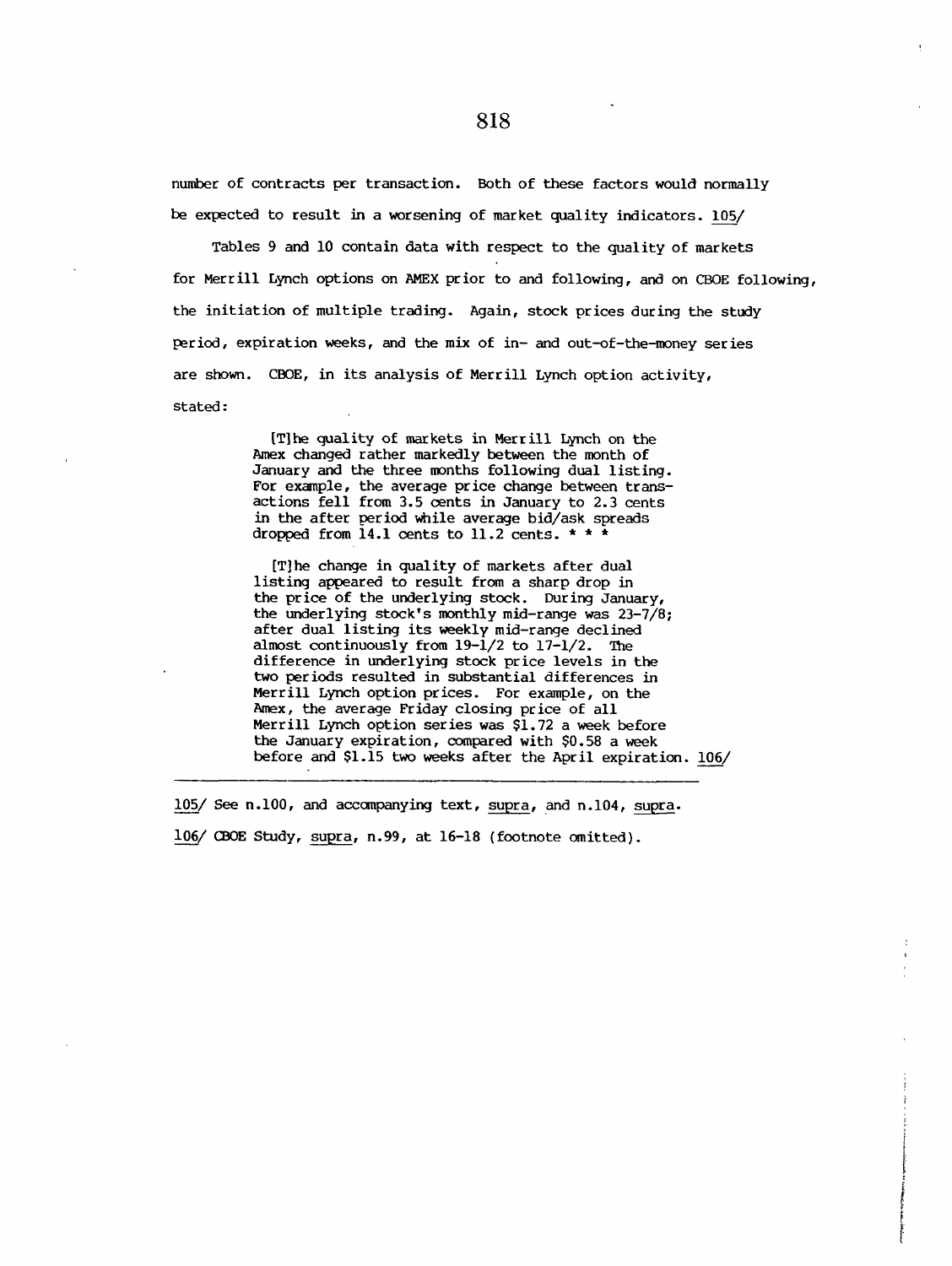While CBOE may have appropriately analyzed the period from January through the end of the study period, the six weeks immediately following the initiation of multiple trading deserve closer consideration. From the January expiration to the April expiration, no changes occurred in the series that were being traded. Moreover, while the stock was consistently declining in price in the weeks prior to the beginning of multiple trading, neither this decline nor the diminishing time valhe of the options series between January and April seems sufficient to explain the improvements in market quality on AMEX that occurred at the same time as CBOE initiated multiple trading. Specifically, even though the stock price was declining consistently during December, January, and February, AMEX quality of market indicators did not vary significantly during that period. For the four weeks after the January expiration week, for example, the average variation in price between transactions on AMEX was 2.9¢ with the stock trading between \$19 7/8 and \$23 7/8. In the six weeks immediately after the initiation of multiple trading, however, the stock traded between \$18 and \$20 5/8 but the average variation in price between transactions was only 1.85¢. Most dramatically, during the week before the initiation of multiple trading, Merrill Lynch stock traded between \$19 7/8 and \$21 3/8 and the average variation in price between AMEX transactions was  $3.1\hat{c}$ , and during the week after multiple trading began the stock traded between \$18 1/2 and \$20 1/2 and the average AMEX variation in price was  $2.1$  $\diamond$ , a 32 per cent improvement. In addition,

.819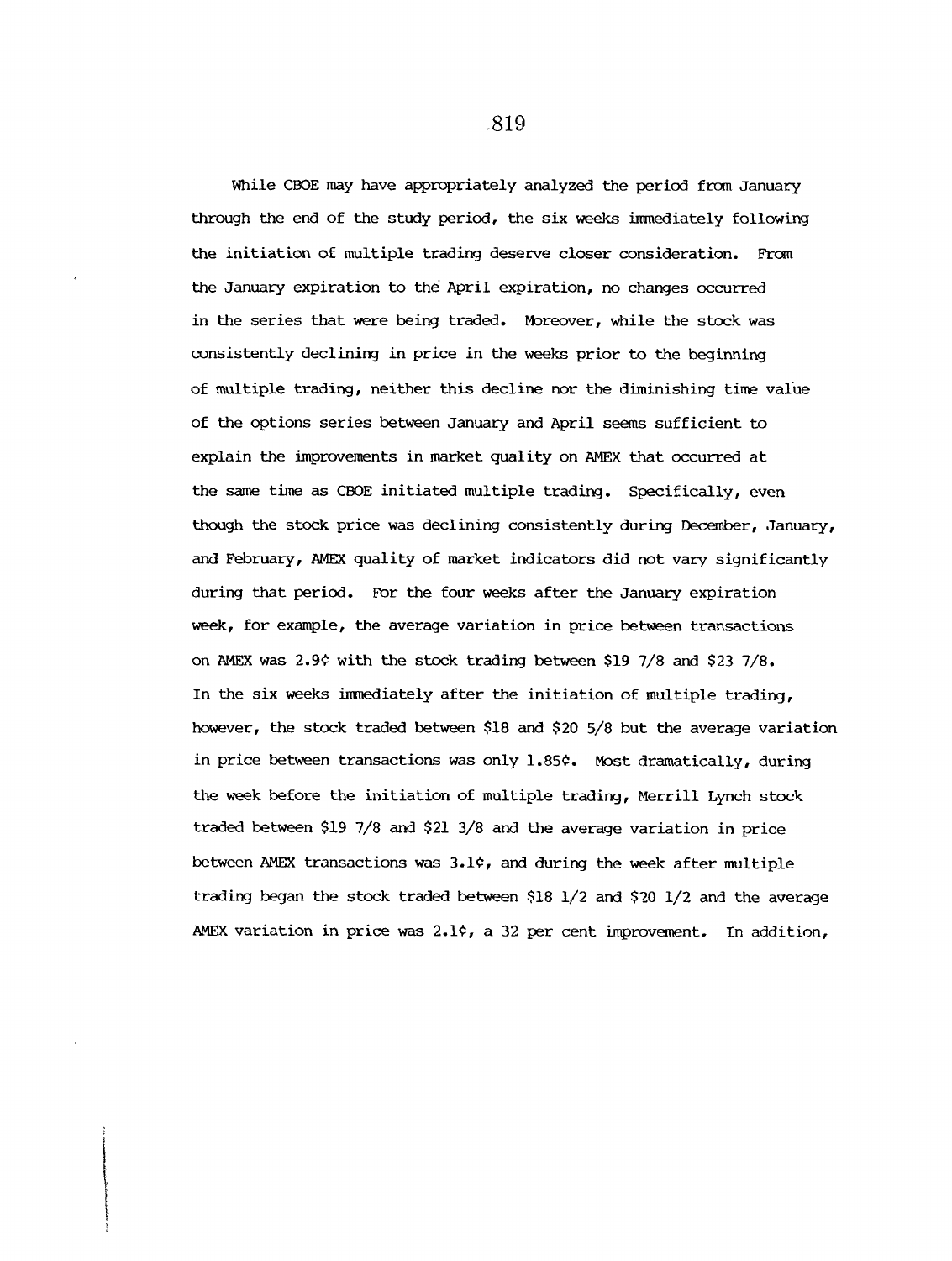it should be noted that the average bid/ask spreads on AMEX for the four weeks after the January expiration was 12.8¢, but was 8.9¢ for the six weeks after the initiation of multiple trading, and improved more than 17 per cent, from 11.5¢ to 9.5¢, between the week before and the week after multiple trading began. As with DuPont, these improvements occurred even though the average number of contracts per transaction on AMEX increased from  $9.7$  to  $13.3$ , a 37 per cent increase, between the January and April expirations.

Supplemental data that AMEX submitted showed similar improvements in the quality of the markets for two more of the five classes that AMEX initially listed and CBOE and AMEX multiply trade. 107/ The AMEX data summarized price continuity and bid/ask spreads for multiply traded options in various price categories. AMEX organized its data in this fashion so that changes in price continuity and bid/ask spreads for options with similar premiums could be compared before and after the initiation of multiple trading. Since option premiums reflect, among other things, (i) price movements in the underlying stock, and (ii) the mix of in- and out-of-the-money series available at a particular time, many of the difficulties associated with evaluating continuity and spread data for a class of options over a period of time may be reduced. 108/

107/ See n.102, supra.

108/ See discussion at 34-40, supra.

**82O**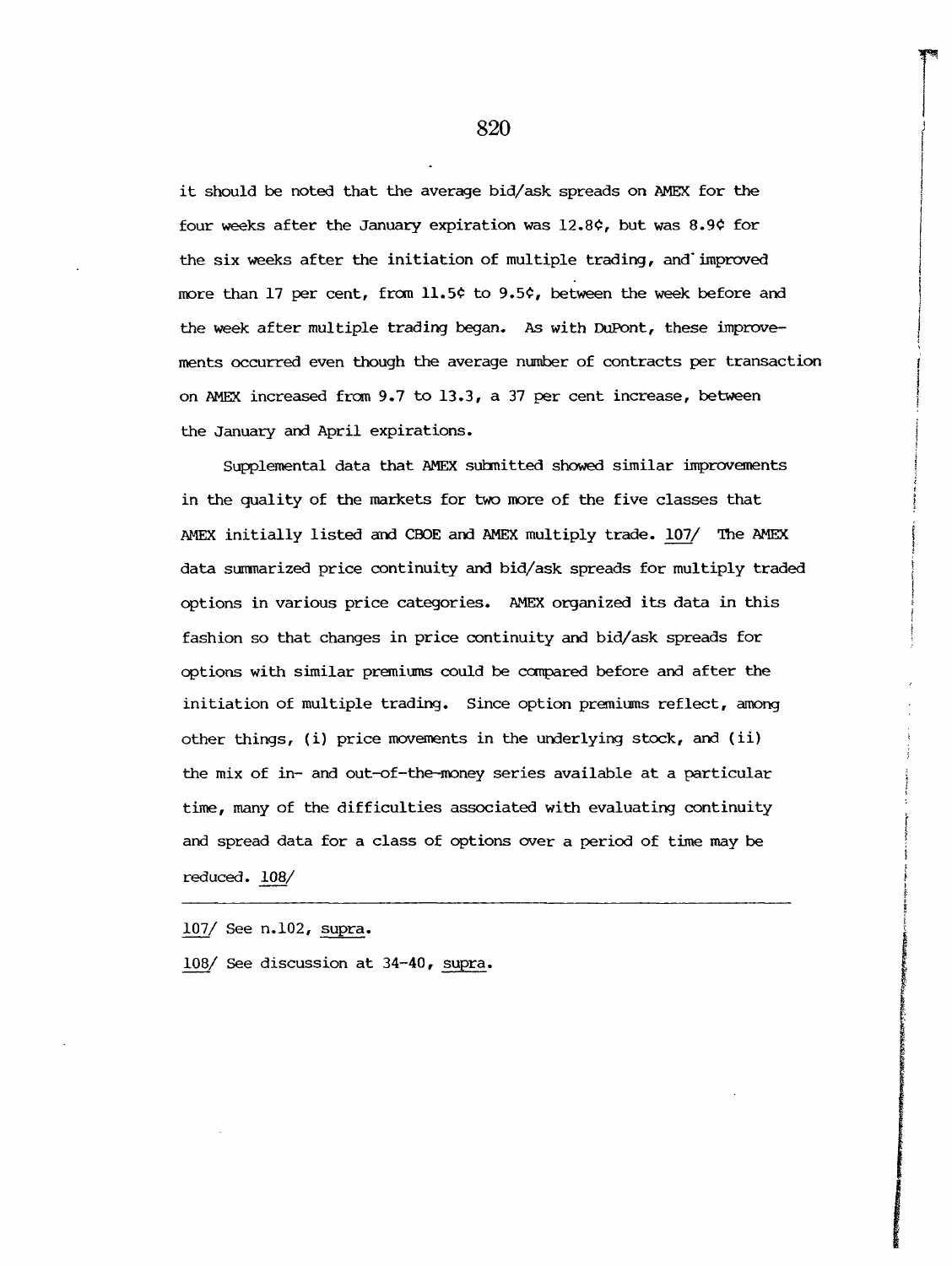Table IIA supports the previous conclusions that have been drawn with respect to improvements in the quality of AMEX markets for DuPont options after the initiation of multiple trading. The table contains summary price continuity and bid/ask spread information, organized by option premium size, for DuPont calls. The data indicate that the average variation in price between transactions in DuPont calls was lower in the three months following the initiation of multiple trading in every option premium range but one. 109/ In the DuPont calls whose premiums ranged from  $$8 - $9 \text{ 7}/8$  and from  $$10 - $14 \text{ 7}/8$ , for example, the average variation between transactions was reduced by 35 per cent and 37 per cent respectively. Similarly, the DuPont calls with premiums ranging from  $$6 - $7 \ 7/8, $8 - $9 \ 7/8, $10 - $14 \ 7/8 \text{ and } $15 - $19 \ 7/8 \text{ all showed}$ 15 per cent or more reductions in average bid/ask spreads in the three months after the initiation of multiple trading.

Tables lib and IIC evidence similar improvements in Burroughs Corporation ("Burroughs") and Digital Equipment Corporation ("Digital") options. These tables show that price continuity in both Burroughs

 $\ddot{\phantom{0}}$ 

<sup>109/</sup> It should be kept in mind that the relevant comparison of data when price continuity and bid/ask spread information is presented by premium is between options trading within the same premium range in the before and after period. With respect to Table IIA for instance, the 2.3¢ average variation in price of DuPont calls trading at premiums under 7/16 in the before period is most appropriately compared to the 2.0¢ average variation in the after period for similarly priced options.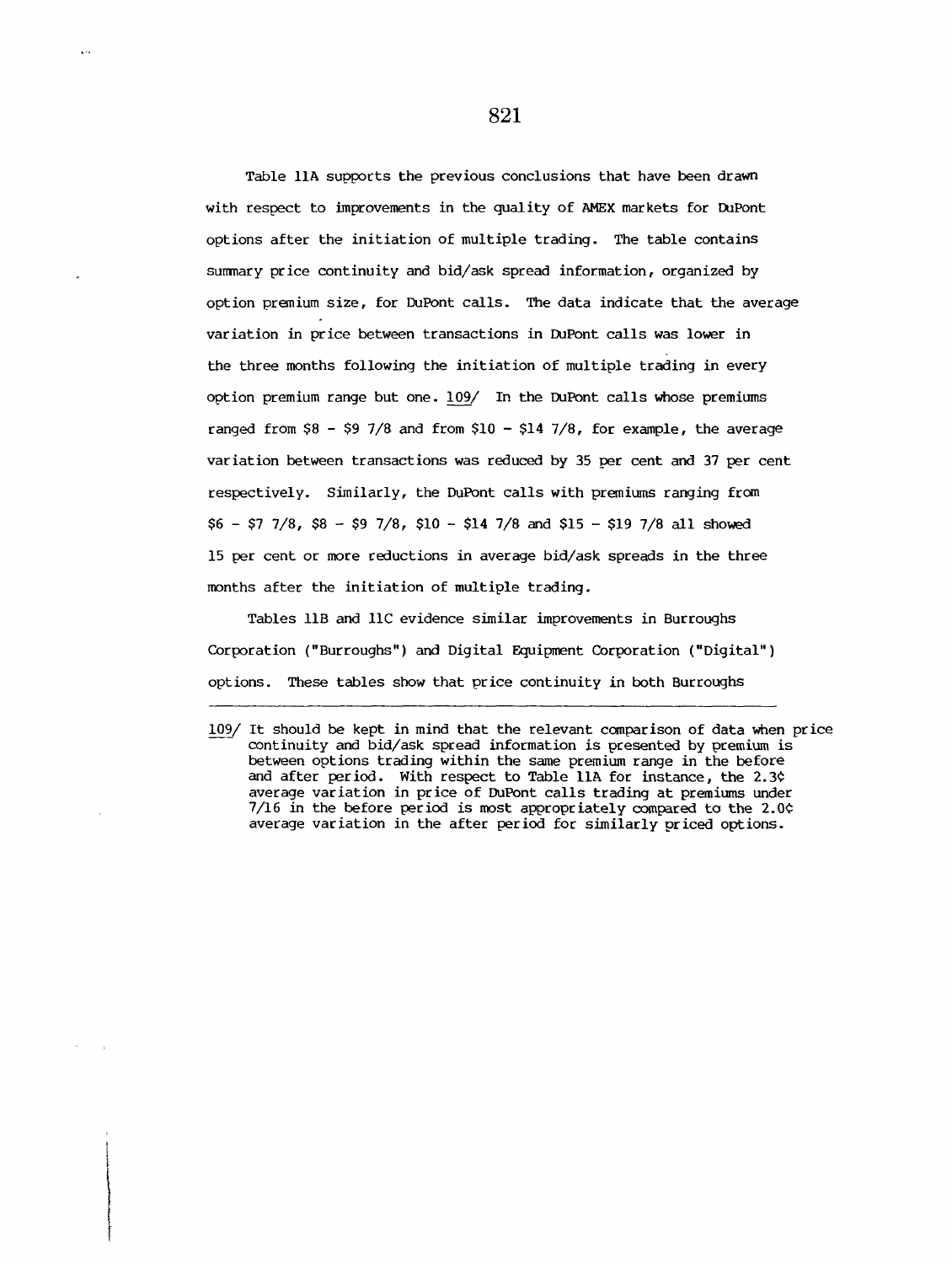**and Digital calls consistently improved after the initiation of multiple trading. Ii0/ Moreover, bid/ask spreads were significantly reduced at** each premium range for both Burroughs and Digital. In fact, Table llB **shows that in all but three premium ranges, average bid/ask spreads for Burroughs calls were reduced by 15 per cent or more in the three months following multiple trading. More dramatically, for Digital options in all premium ranges above \$1/2 - \$15/16, bid/ask spreads improved by 20 per cent or more after the initiation of multiple trading.**

**Although these data are limited and have not been subjected to complete regression analysis, they suggest that multiple trading between AMEX and CBOE may improve the quality o£ markets for an option class that is multiply traded in the short run. These data, however, do not provide sufficient information to permit conclusions concerning what the effects of multiple trading may be on the quality of markets for standardized options over the longer term. In particular, movements in the price of an underlying stock, expirations of option series, the addition of new series, and changes in the mix of exercise prices of outstanding series may contribute to changes in price continuity, bid/ask spreads** and contract volume for a multiply traded option class. Further, improvements **in market quality during the three month period immediately following the**

**ii0/** While Digital calls with premiums ranging from \$10 - \$14 7/8 showed **significantly higher variations between transactions in the postmultiple trading period, this result may be explained-by the fact that fewer transactions were executed at those premium levels in the three months after multiple trading. "See, e.g., Burroughs data in Table lIB concerning price continuity and number of transactions for similarly priced options.**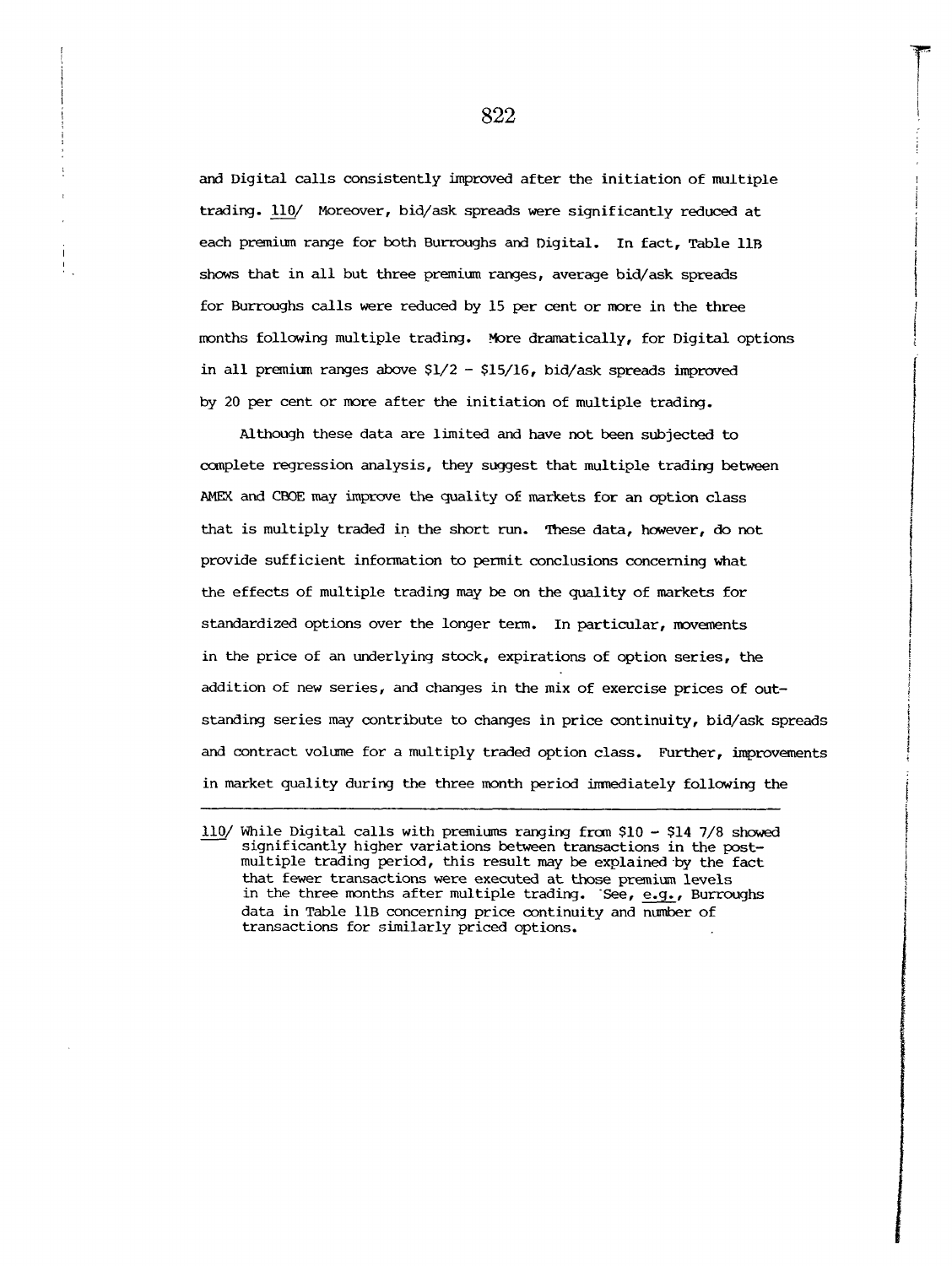initiation of multiple trading may not be sustained over a longer period of time because marketmakers seeking to attract order flow and establish their market as the primary market 111/ may allocate more capital and assume greater risks during the first weeks of multiple trading than under normal conditions. 112/ Moreover, general market conditions may change significantly over time and make it difficult, if not impossible, to isolate the effects of multiple trading from the effects of these other factors.

With respect to option classes that were multiply traded between CBOE or AMEX and PHLX, PSE, or MSE during the six month study period, the data did not suggest conclusions different from those stated above. Over the long term, however, PHLX, PSE, and MSE have not been able to attract sufficient order flow to provide markets that would be competitive with those that CBOE and AMEX provide. As Table 1 indicates, PHLX, PSE, and MSE have Voluntarily delisted 6 of the 13 option classes that these exchanges multiply traded with CBOE or AMEX. In addition, Table 12 demonstrates the extremely limited order flow that these exchanges

- iii/ The "primary market" is generally "the market which has the greatest trading volume" in a particular security. Special Study, supra, n.63, at 12. Other market centers will be referred to as "secondary" markets or exchanges in this chapter. The significance of a primary market designation is discussed at 52-61, infra.
- 112/ It should be noted that options marketmakers may have increased their proprietary trading during the first few weeks of multiple trading for the purpose of inducing others to send options orders to the exchange on which these marketmakers were making markets. The Options Study has not attempted to determine what effect, if any, such trading may have had upon the data discussed above. See Securities Exchange Act Release No. 13433, supra, n.80.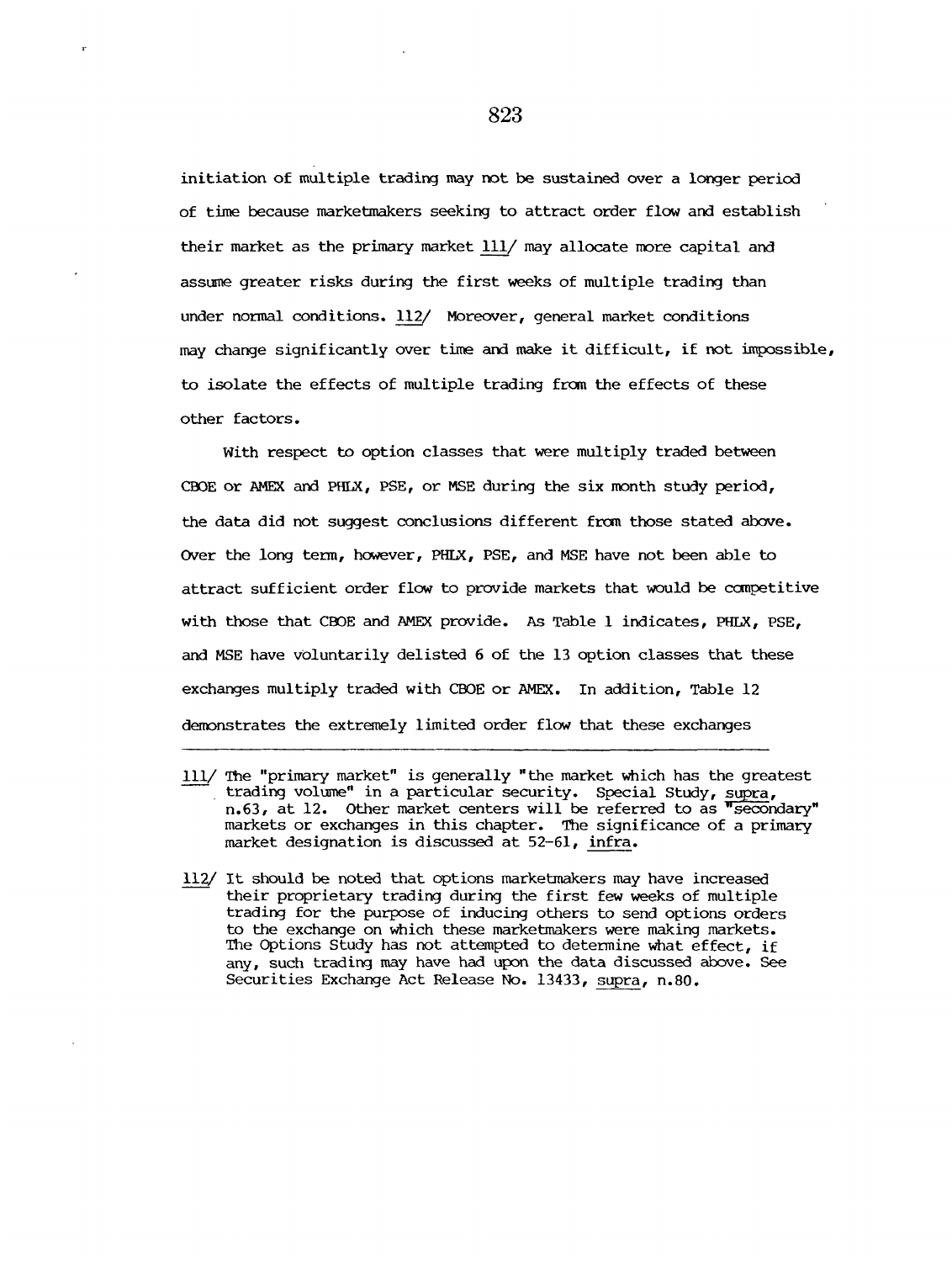have been able to attract when competing with CBOE or AMEX.

# 2. Competition Among Market Centers

Quality of market indicators are not the only measure of the effect of multiple trading upon the markets for options that have been traded on more than one exchange. Indeed, it should be kept in mind that multiple trading provides the public with a choice regarding where to send an order for execution. As a result, multiple trading is the foundation for ccmpetition among market centers and provides competing market centers with "the impetus for greater operational efficiencies, improved services and new technological developments." 113/ Moreover, multiple trading is the exclusive means by which marketmakers at various market centers can compete with each other for orders for a security. In fact, competition "among brokers and dealers, among exchange markets, and between exchange markets and markets other than exchange markets" 114/ could occur only under extremely limited circumstances if multiple trading were not permitted.

The competition among market centers that multiple trading of standardized options has caused may be seen in numerous areas. CBOE board

<sup>113/</sup> Statement of the American Stock Exchange, Inc., supra, n.92, at 2. See also, e.g., Special Study, supra, n.63, at 903-906 and 937-942.

<sup>114/</sup> Section llA(a)(1)(C)(ii) of the Exchange Act [15 U.S.C. 78k-l(a)(1)].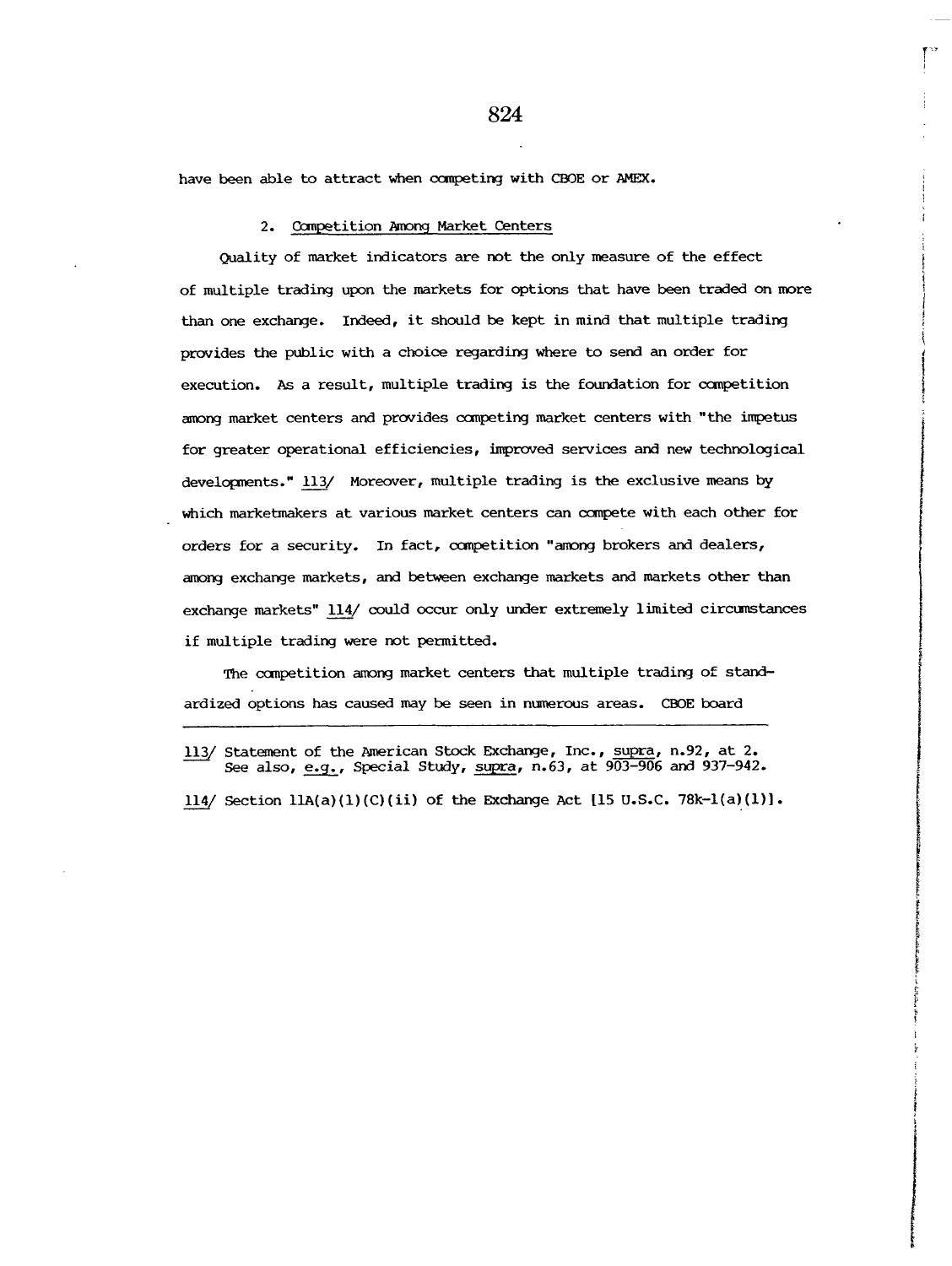brokers and AMEX specialists, for example, have occasionally reduced their brokerage charges in an effort to attract more option orders. 115/ Reductions in the rates that independent floor brokers on these exchanges charge their customers have occurred for the same reason. 116/ In addition, CBOE and AMEX have begun to develop automated order routing systems and methods of protecting public limit orders with a view toward reducing the costs of executing orders on their exchanges, obtaining more rapid execution of public orders, and assuring better protection of limit orders. Among the considerations involved in making the decision to develop and implement these innovations was the clearly perceived need to attract a substantial portion of public orders in multiply traded options. 117/ Similarly, NYSE has stated that, in addition to offering "competitive execution prices," it will offer other services "to make it worthwhile for brokerage firms to send their [option] orders to the NYSE market "if permitted to engage in multiple trading." 118/ NYSE stated:

115/ Letter to Sheldon Rappaport from Joseph W. Sullivan, supra, n.91, at 2.

 $116/$  Id.

117/ See, e.g., CBOE, OSS Report, dated March 22, 1978, at Section II, 1-4. 118/ NYSE Letter, supra, n.85, at 3.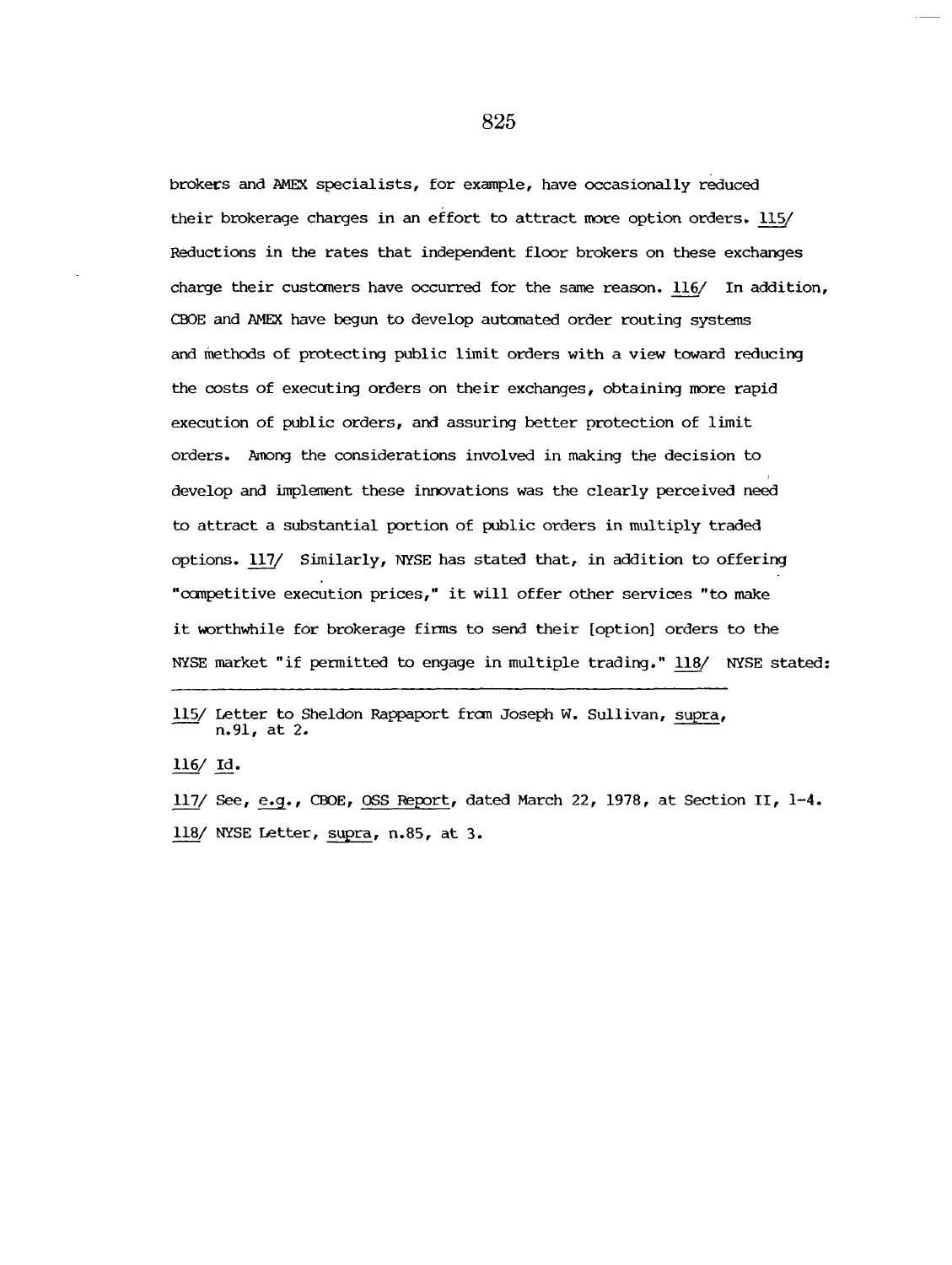First, the NYSE believes that using an order book official, who is an Exchange employee, to represent the orders on the limit order book, will lead to cost-effective service.

Second, the NYSE is developing an automated limit order book for options that should reduce much of the human-intensive paper handling that is so costly to firms. The ability to transfer "away-from-themarket" orders directly from the firm's computer into the automated book, coupled with an automated delivery system for executable orders, should be attractive to firms handling options orders. \* \* \*

[Third,] the NYSE is also looking into other possible computer-supported services which might be introduced to enhance the effectiveness of an NYSE options market at some time after it has gained essential experience in trading standardized options. 119/

NYSE also suggested that it may be able to offer "substantial efficiencies that would result from a firm's ability to route customers' combined stock/option orders to a single market center  $* * * * " 120/$ 

Multiple trading has also caused CBOE to improve certain aspects of its floor operations. During the high volume period from April 14-21, 1978, CBOE had "difficulties" matching the parties and terms of trades that occurred on its floor. 121/ At least partially as a result, a number of brokerage firms determined to send their retail orders for option

ì

 $\epsilon$  is a set in eq. (

 $\frac{1}{2}$ 

 $\begin{aligned} \mathcal{L}_{\mathcal{M}}(\mathcal{M}_{\mathcal{M}}^{\mathcal{M}}\mathcal{M}_{\mathcal{M}}^{\mathcal{M}}\mathcal{M}_{\mathcal{M}}^{\mathcal{M}}) = \mathcal{L}_{\mathcal{M}}(\mathcal{M}_{\mathcal{M}}^{\mathcal{M}}\mathcal{M}_{\mathcal{M}}^{\mathcal{M}}\mathcal{M}_{\mathcal{M}}^{\mathcal{M}}). \end{aligned}$ 

<sup>119/</sup> Id., at 3-4, I0.

 $120/$  Id., at 9.

<sup>121/</sup> Letter to Andrew M. Klein, Director, Division of Market Regulation, from Joseph W. Sullivan, President, CBOE, dated June 16, 1978, at 6.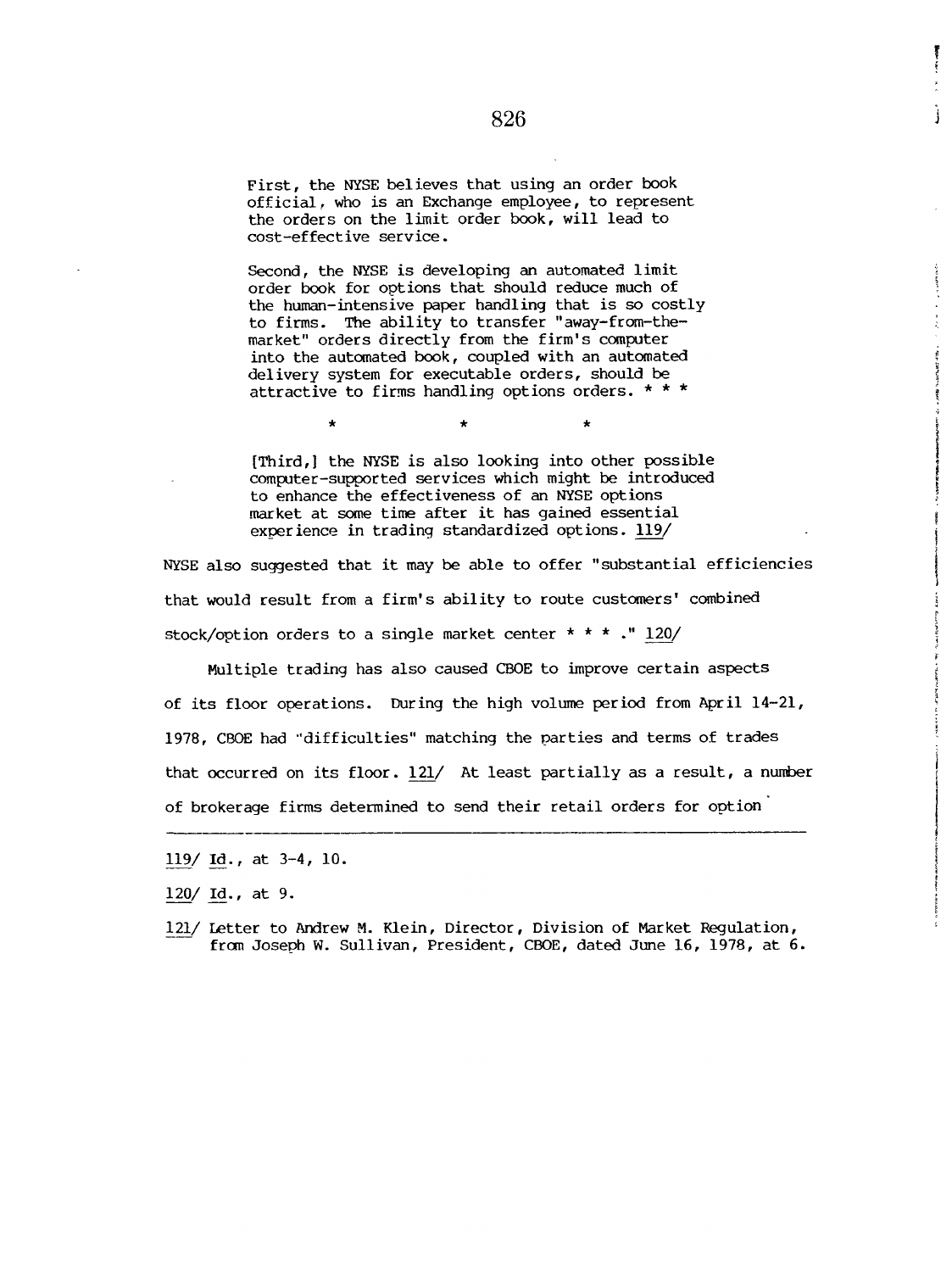classes that were also traded on AMEX to that exchange. One of these firms explained:

> In terms of what happens to the order subsequent to execution, we believe,  $* * *$  that the performance of the AMEX during the recent periods of extraordinary volume, was superior to that of the CBOE. 122/

Subsequently, CBOE, faced with the possibility of losing a substantial portion of its order flow in multiply trading options, "undertook a number of steps intended to strengthen its capacity to handle trade matching at high volume expiration periods" and "to improve the trade comparison process." 123/

## B. Market Fraqmentation

"Market fragmentation" is the dispersion of trading activity for a multiply traded security among numerous market centers. When markets are fragmented, it may be difficult for brokerage firms to discover and obtain the most favorable price for their customers. Firms need to monitor and obtain rapid access to more than one market center and, due to the limitations on the ability to obtain and react to market information instantaneously, may not be able to execute orders at the

- 122/ Letter to Roberta S. Karmel, Commissioner, Securities and Exchange Ccnmlission, from Wallace O. Sellers, Vice President, Merrill Lynch & Co. Inc., dated June 13, 1978.
- 123/ Letter to Andrew M. Klein from Joseph W. Sullivan, supra, n.121, at 8.